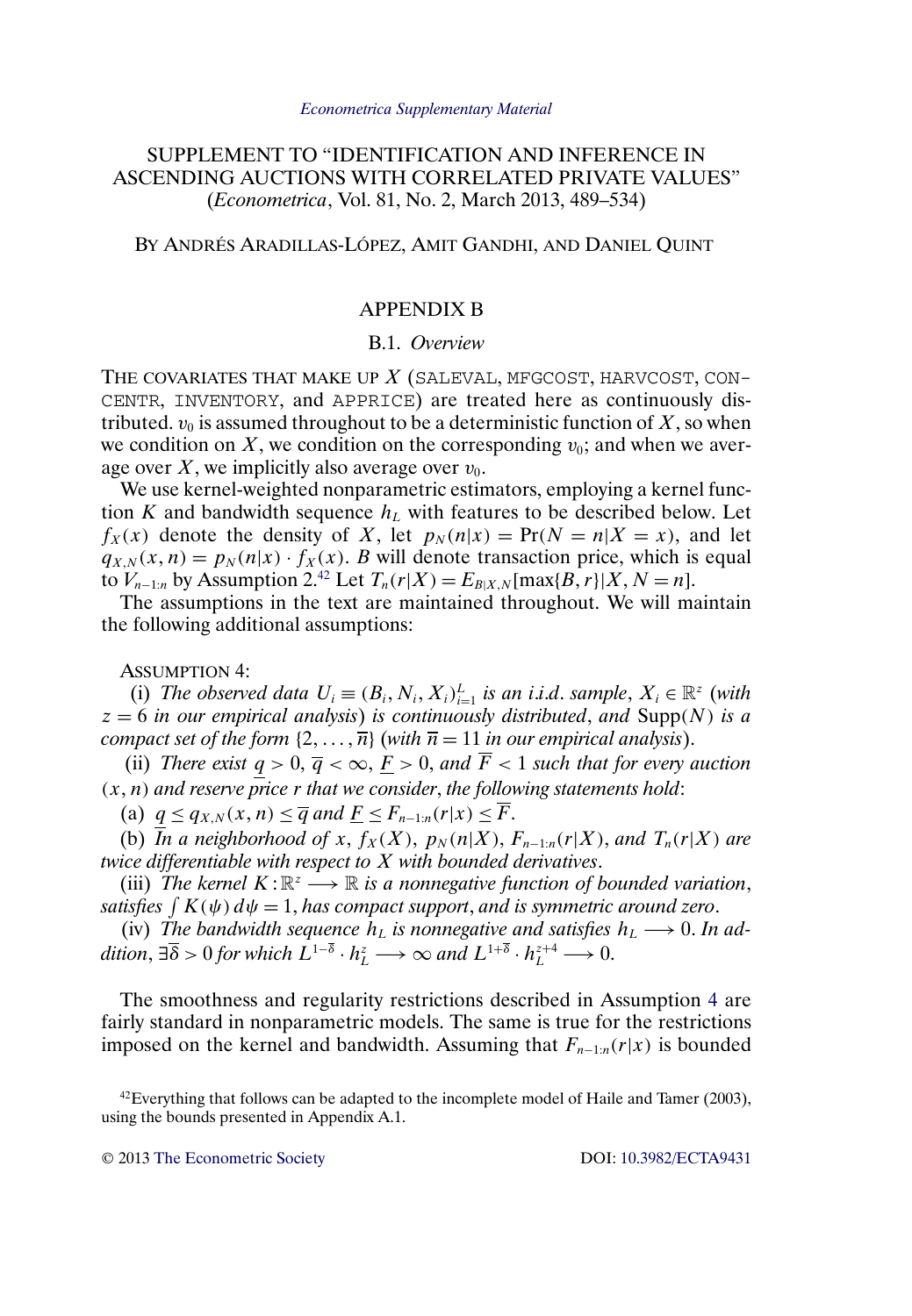<span id="page-1-0"></span>away from 0 and 1 ensures that the mapping  $\phi_n(\cdot)$  is smooth and differen-tiable<sup>[4](#page-0-0)3</sup> at  $F_{n-1:n}(r|x)$ . We maintain that Assumption 4 holds for each  $(n, r, x)$ in the range of values depicted in the figures in the text. The specific kernel and bandwidth we used are described in Section [B.7](#page-16-0) below.

B.2. *Expected Profits Conditional on* N *and* X Let  $K_h(\xi) \equiv K(\xi/h)$ . For a given  $(n, r, x)$ , let

$$
\widehat{T}_n(r|x) = \frac{\sum_{i=1}^L \max\{r, B_i\} \cdot K_h(X_i - x) \cdot \mathbb{1}\{N_i = n\}}{\sum_{i=1}^L K_h(X_i - x) \cdot \mathbb{1}\{N_i = n\}},
$$
\n
$$
\widehat{F}_{n-1:n}(r|x) = \frac{\sum_{i=1}^L \mathbb{1}\{B_i \le r\} \cdot K_h(X_i - x) \cdot \mathbb{1}\{N_i = n\}}{\sum_{i=1}^L K_h(X_i - x) \cdot \mathbb{1}\{N_i = n\}}
$$

be kernel-based sample analog estimators of  $T_n(r|x)$  and  $F_{n-1:n}(r|x)$ , and let

$$
\begin{aligned}\n\widehat{\underline{F}}_{n:n}(r|x) &= \sum_{m=n+1}^{\bar{n}} \frac{n}{(m-1)m} \widehat{F}_{m-1:m}(r|x) + \frac{n}{\bar{n}} \big( \phi_{\bar{n}} \big( \widehat{F}_{\bar{n}-1:\bar{n}}(r|x) \big) \big)^{\bar{n}}, \\
\widehat{\overline{F}}_{n:n}(r|x) &= \sum_{m=n+1}^{\bar{n}} \frac{n}{(m-1)m} \widehat{F}_{m-1:m}(r|x) + \frac{n}{\bar{n}} \widehat{F}_{\bar{n}-1:\bar{n}}(r|x), \\
\widehat{F}_{n:n}^{\text{IPV}}(r|x) &= \big( \phi_n \big( \widehat{F}_{n-1:n}(r|x) \big) \big)^n\n\end{aligned}
$$

be the corresponding estimators for the lower bound, upper bound, and IPV point estimate of  $F_{n:n}(r|x)$ . Our estimators for expected profit given  $(n, r, x)$ are then

$$
\begin{aligned}\n\widehat{\overline{\pi}}_n(r|x) &= \widehat{T}_n(r|x) - v_0 - (r - v_0) \cdot \widehat{\overline{F}}_{n:n}(r|x), \\
\widehat{\overline{\pi}}_n(r|x) &= \widehat{T}_n(r|x) - v_0 - (r - v_0) \cdot \widehat{\underline{F}}_{n:n}(r|x), \\
\widehat{\pi}_n^{\text{IPV}}(r|x) &= \widehat{T}_n(r|x) - v_0 - (r - v_0) \cdot \widehat{F}_{n:n}^{\text{IPV}}(r|x).\n\end{aligned}
$$

<sup>43</sup>The mapping  $\phi_n$  fails to be Lipschitz continuous at 0 and 1, which introduces an irregularity into the estimation problem at the boundary of the support of valuations. Therefore, we restrict attention to the interior of the support. This type of boundary issue in the estimation of ascending auctions is studied in detail in [Menzel and Morganti](#page-22-0) [\(2012\)](#page-22-0).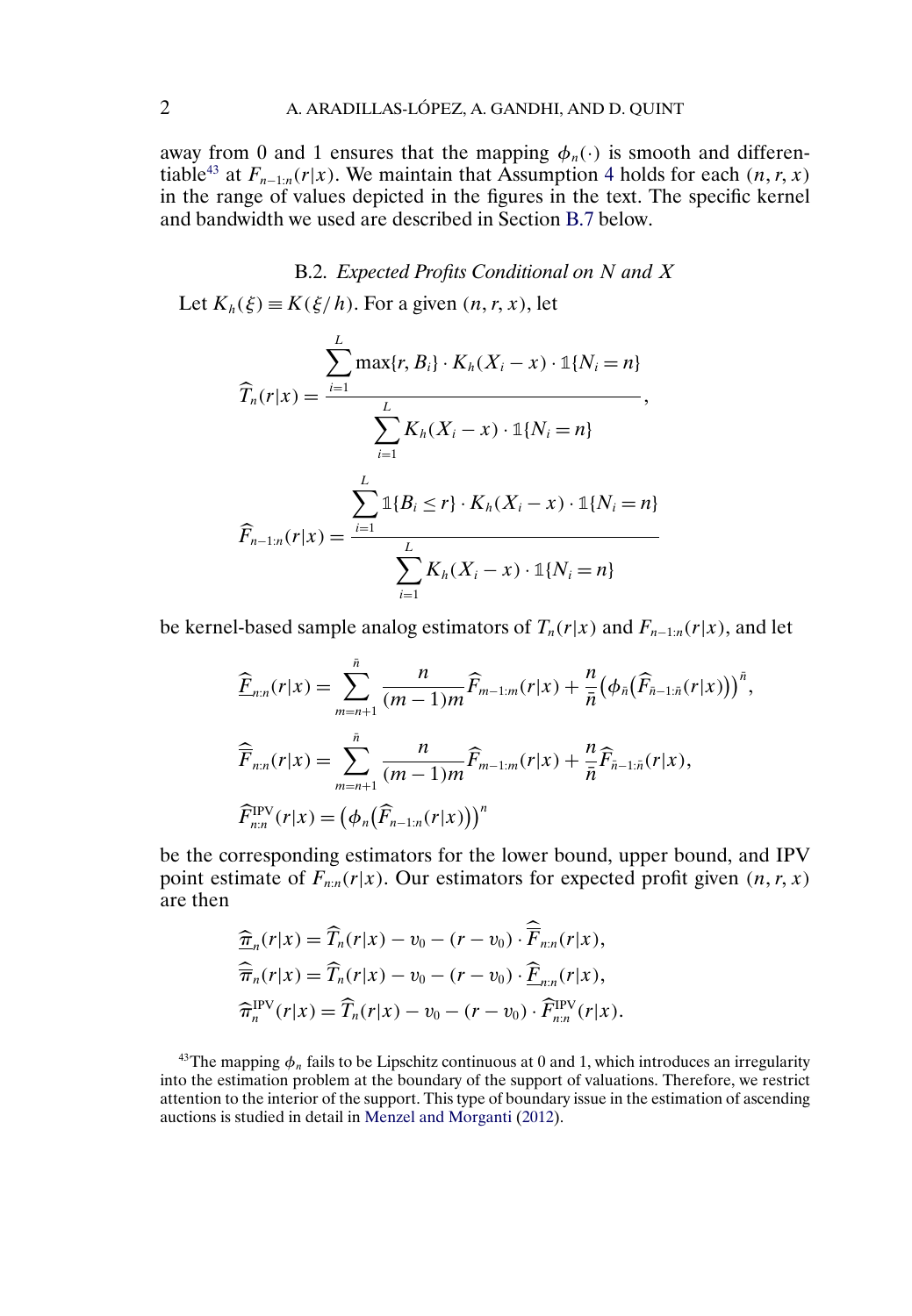<span id="page-2-0"></span>To estimate the standard errors, we first define (for  $(n, r, x)$  such that  $0 <$  $F_{n-1:n}(r|x) < 1$ 

$$
\nabla \phi_n(r|x) = \frac{\phi_n(F_{n-1:n}(r|x))}{n(n-1)(1-\phi_n(F_{n-1:n}(r|x)))}
$$

and let

$$
\psi_T(r, U_i | x, n) = \frac{(\max\{r, B_i\} - T_n(r | x))}{q_{X,N}(x, n)} \mathbb{1}\{N_i = n\},
$$
  
\n
$$
\psi_F(r, U_i | x, n) = \frac{(\mathbb{1}\{B_i \le r\} - F_{n-1:n}(r | x))}{q_{X,N}(x, n)} \mathbb{1}\{N_i = n\},
$$
  
\n
$$
\overline{\psi}_F(r, U_i | x, n) = \sum_{m=n+1}^{\overline{n}} \frac{n}{(m-1)m} \psi_F(r, U_i | x, m) + \frac{n}{\overline{n}} \psi_F(r, U_i | x, \overline{n}),
$$
  
\n
$$
\underline{\psi}_F(r, U_i | x, n) = \sum_{m=n+1}^{\overline{n}} \frac{n}{(m-1)m} \psi_F(r, U_i | x, m)
$$
  
\n
$$
+ n \cdot \nabla \phi_{\overline{n}}(r | x) \cdot \psi_F(r, U_i | x, n),
$$
  
\n
$$
\psi_F^{\text{IPV}}(r, U_i | x, n) = n \cdot \nabla \phi_n(r | x) \cdot \psi_F(r, U_i | x, n)
$$

and

(6) 
$$
\frac{\psi_{\pi}(r, U_i | x, n) = \psi_T(r, U_i | x, n) - (r - v_0) \cdot \overline{\psi}_F(r, U_i | x, n),
$$

$$
\overline{\psi}_{\pi}(r, U_i | x, n) = \psi_T(r, U_i | x, n) - (r - v_0) \cdot \underline{\psi}_F(r, U_i | x, n),
$$

$$
\psi_{\pi}^{\text{IPV}}(r, U_i | x, n) = \psi_T(r, U_i | x, n) - (r - v_0) \cdot \psi_F^{\text{IPV}}(r, U_i | x, n).
$$

Let  $F_{n:n}^{\text{IPV}}(r|x) = (\phi_n(F_{n-1:n}(r|x)))^n$  and  $\pi_n^{\text{IPV}}(r|x) = T_n(r|x) - v_0 - (r - v_0)$ .  $F_{n,n}^{\text{IPV}}(r|x)$ . A second-order Taylor expansion of  $\hat{\pi}_n(r|x)$ ,  $\hat{\pi}_n(r|x)$ , and  $\hat{\pi}_n^{\text{IPV}}(r|x)$ around the true values  $\pi_n(r|x)$ ,  $\overline{\pi}_n(r|x)$  and  $\pi_n^{\text{IPV}}(r|x)$  gives the following result.<sup>44</sup>

44A second-order Taylor expansion, along with Assumption [4,](#page-0-0) yields

$$
\begin{split} &\frac{\widehat{\pi}_n(r|x) = \underline{\pi}_n(r|x) + \frac{1}{Lh_L^2} \sum_{i=1}^L \underline{\psi}_\pi(r, U_i|x, n) \cdot K\left(\frac{X_i - x}{h_L}\right) + o_p((Lh_L^z)^{-1/2}), \\ &\frac{\widehat{\pi}_n(r|x) = \overline{\pi}_n(r|x) + \frac{1}{Lh_L^2} \sum_{i=1}^L \overline{\psi}_\pi(r, U_i|x, n) \cdot K\left(\frac{X_i - x}{h_L}\right) + o_p((Lh_L^z)^{-1/2}), \end{split}
$$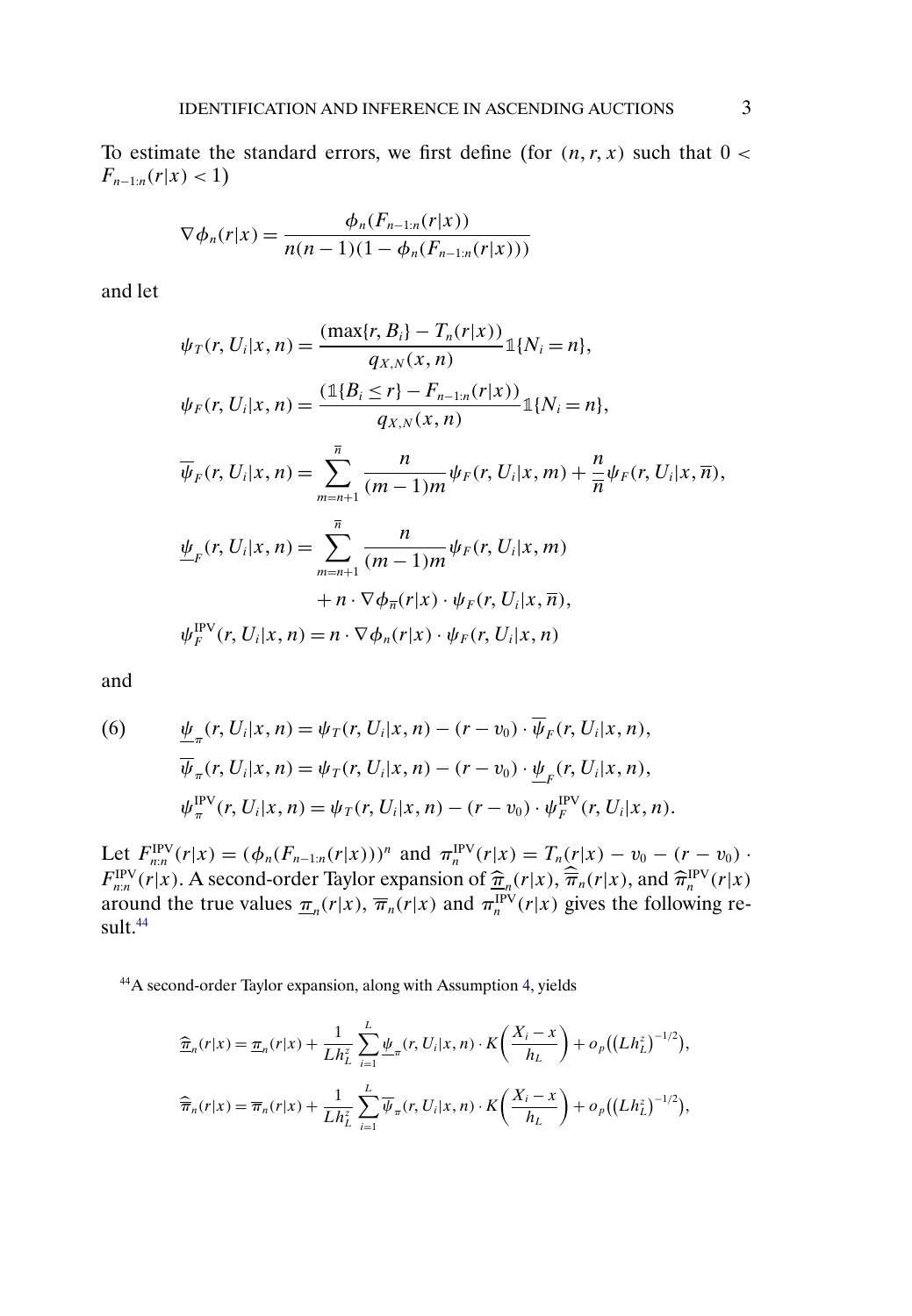<span id="page-3-0"></span>RESULT B.1: Under Assumption [4,](#page-0-0)

$$
\sqrt{Lh_L^z} \cdot (\widehat{\underline{\pi}}_n(r|x) - \underline{\pi}_n(r|x)) \stackrel{d}{\longrightarrow} \mathcal{N}\big(0, \underline{\sigma}_n^2(r|x)\big),
$$
  

$$
\sqrt{Lh_L^z} \cdot (\widehat{\overline{\pi}}_n(r|x) - \overline{\pi}_n(r|x)) \stackrel{d}{\longrightarrow} \mathcal{N}\big(0, \overline{\sigma}_n^2(r|x)\big),
$$
  

$$
\sqrt{Lh_L^z} \cdot (\widehat{\pi}_n^{\text{IPV}}(r|x) - \pi_n^{\text{IPV}}(r|x)) \stackrel{d}{\longrightarrow} \mathcal{N}\big(0, \sigma_n^{\text{IPV}^2}(r|x)\big),
$$

where, letting  $\mu_K^2 \equiv \int K^2(\xi) d\xi$ ,

$$
\underline{\sigma}_n^2(r|x) = E_{U|X} \left[ \underline{\psi}_\pi(r, U_i|x, n)^2 | X_i = x \right] f_X(x) \mu_K^2,
$$
  

$$
\overline{\sigma}_n^2(r|x) = E_{U|X} \left[ \overline{\psi}_\pi(r, U_i|x, n)^2 | X_i = x \right] f_X(x) \mu_K^2,
$$
  

$$
\sigma_n^{\text{IPV}^2}(r|x) = E_{U|X} \left[ \psi_\pi^{\text{IPV}}(r, U_i|x, n)^2 | X_i = x \right] f_X(x) \mu_K^2.
$$

This gives us asymptotic properties of the estimators for the bounds, but we want to do inference on actual profit  $\pi_n(r|x)$ , which is not point-identified. [Imbens and Manski](#page-22-0) [\(2004\)](#page-22-0) and [Stoye](#page-22-0) [\(2009\)](#page-22-0) developed methods for inference on partially identified parameters with point-identified bounds; given the asymptotic normality of our bounds estimators, their approach adapts readily to our non-parametric setting. Let  $\Lambda_n^{\pi}(r|x) = \hat{\pi}_n(r|x) - \hat{\pi}_n(r|x)$ . Let  $\hat{\sigma}_n(r|x)$  and  $\hat{\overline{\sigma}}_n(r|x)$  be sample analog nonparametric estimators of  $\sigma_n(r|x)$ and  $\overline{\sigma}_n(r|x)$ , respectively. To get a confidence interval (CI) for  $\pi_n(r|x)$  with asymptotic coverage probability of *at least*  $(1 - \alpha)$ , we use

(7) 
$$
\mathrm{CI}_{1-\alpha}\big(\pi_n(r|x)\big) = \bigg[\frac{\widehat{\pi}_n(r|x) - c_\alpha \cdot \frac{\widehat{\sigma}_n(r|x)}{\sqrt{Lh_L^z}}, \widehat{\pi}_n(r|x) + c_\alpha \cdot \frac{\widehat{\sigma}_n(r|x)}{\sqrt{Lh_L^z}}\bigg],
$$

where  $c_{\alpha}$  solves

(8) 
$$
\Phi\left(c_{\alpha} + \frac{\sqrt{Lh_L^2} \cdot \widehat{\Lambda}_n^{\pi}(r|x)}{\max\{\widehat{\sigma}_n(r|x), \widehat{\overline{\sigma}}_n(r|x)\}}\right) - \Phi(-c_{\alpha}) = 1 - \alpha
$$

(where  $\Phi$  is the standard normal cumulative distribution function). If  $\Lambda_n^{\pi}(r|x) > 0$ , the first term in the left-hand side of (8) converges to 1 and the above critical value is asymptotically equivalent to the one given by

$$
\widehat{\pi}_n^{\text{IPV}}(r|x) = \pi_n^{\text{IPV}}(r|x) + \frac{1}{L h_L^z} \sum_{i=1}^L \psi_{\pi}^{\text{IPV}}(r, U_i|x, n) \cdot K\left(\frac{X_i - x}{h_L}\right) + o_p((L h_L^z)^{-1/2}),
$$

where  $\psi_{\pi}$ ,  $\overline{\psi}_{\pi}$ , and  $\psi_{\pi}^{\text{PV}}$  are described in [\(6\)](#page-2-0). Result B.1 follows from here through Lyapunov's central  $\overline{\text{limit}}$  theorem.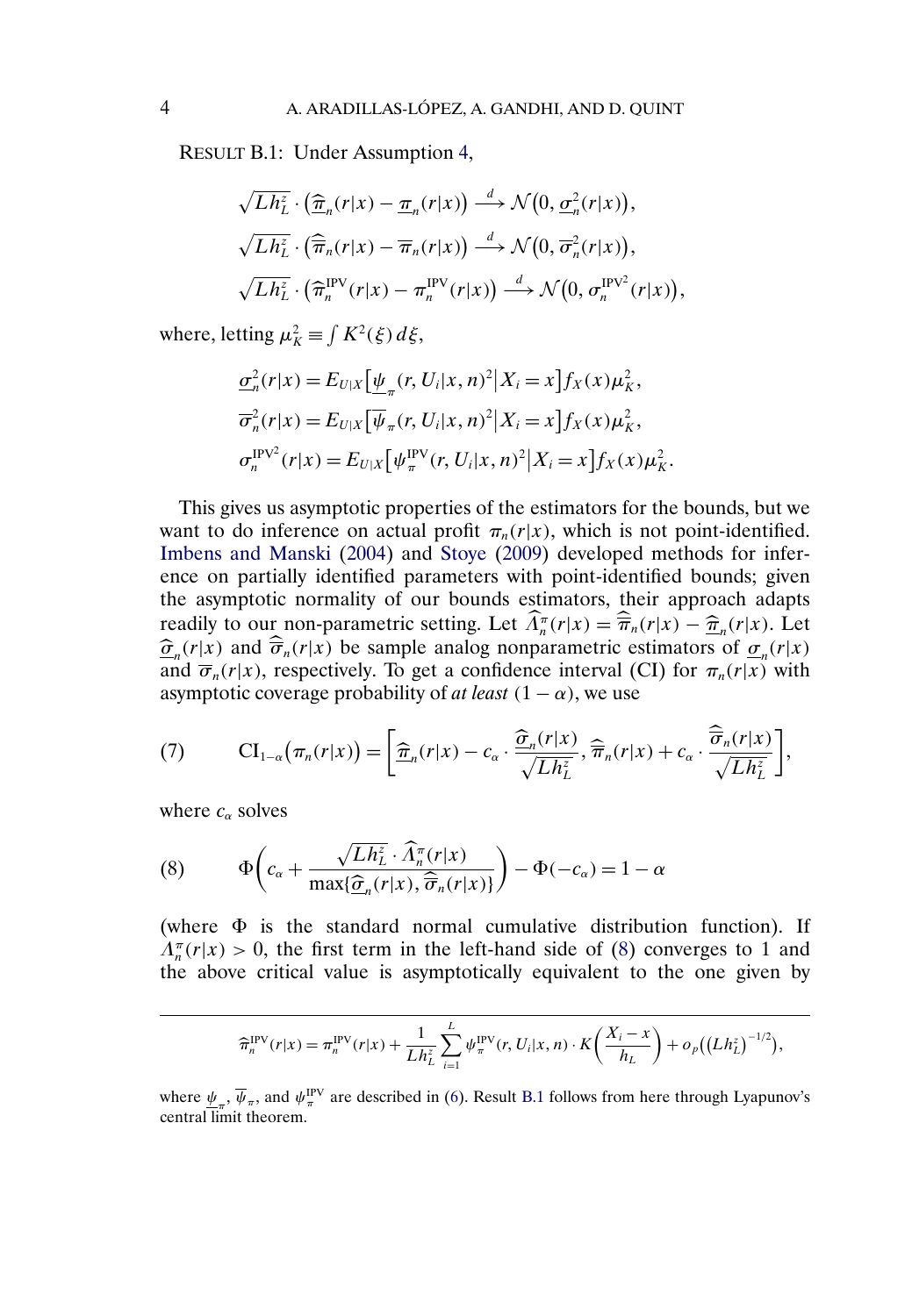<span id="page-4-0"></span> $\Phi(-c_{\alpha}) = \alpha$ . However, if  $\Lambda_n^{\pi}(r|x)$  is very small, the latter can provide a poor approximation and lead to under-coverage even in relatively large sample sizes (see [Imbens and Manski](#page-22-0) [\(2004\)](#page-22-0) and [Stoye](#page-22-0) [\(2009\)](#page-22-0)). In contrast, the critical value described in [\(8\)](#page-3-0) is designed to retain good coverage probability even if  $\Lambda_n^{\pi}(r|x)$  is very close to zero. In such cases, the behavior of  $\sqrt{L h_L^2} \cdot \widehat{\Lambda}_n^{\pi}(r|x)$ merits further discussion. First, the nonnegativity of the kernel  $K$  implies  $\overline{\overline{\pi}}_n(r|x) \geq \underline{\widehat{\pi}}_n(r|x)$  with probability 1 (w.p.1) and, therefore,  $\Lambda_n^{\pi}(r|x) \geq 0$  w.p.1. Combining this with the previous asymptotic normality results, the same arguments in the proof of Lemma 3 of [Stoye](#page-22-0) [\(2009\)](#page-22-0) can be used to show that  $\sqrt{Lh_L^2} \cdot (\widehat{\Lambda}_n^{\pi}(r|x) - \Lambda_n^{\pi}(r|x)) = o_p(1)$  when  $\Lambda_n^{\pi}(r|x) = 0.45$  From here, Proposition 1 in [Stoye](#page-22-0) [\(2009\)](#page-22-0) can be used to show that the CI in [\(7\)](#page-3-0) has good coverage properties even if  $\Lambda_n^{\pi}(r|x) \approx 0.46$ 

Under IPV, point-identification of  $\pi_n(r|x)$  means that we can construct a CI in a straightforward way. Let  $(1 - \alpha)$  denote our target coverage probability and let  $\kappa_{\alpha}$  be the value such that  $\Phi(\kappa_{\alpha}) - \Phi(-\kappa_{\alpha}) = 1 - \alpha$ . Under IPV, the CI can be estimated as

(9) 
$$
\text{CI}_{1-\alpha}(\pi_n^{\text{IPV}}(r|x)) = \left[\widehat{\pi}_n^{\text{IPV}}(r|x) - \kappa_\alpha \cdot \frac{\widehat{\sigma}_n^{\text{IPV}}(r|x)}{\sqrt{L h_L^2}}, \widehat{\pi}_n^{\text{IPV}}(r|x) + \kappa_\alpha \cdot \frac{\widehat{\sigma}_n^{\text{IPV}}(r|x)}{\sqrt{L h_L^2}}\right],
$$

where  $\hat{\sigma}_n^{\text{IPV}}(r|x)$  is a sample analog nonparametric estimator of  $\sigma_n^{\text{IPV}}(r|x)$ .

#### B.3. *Expected Profits Conditional on* X

Next, we consider the confidence interval for expected profit conditional only on X, that is, in expectation over N. For given  $(x, r)$ , let

$$
\pi_{\overline{N}}(r|x) = E_{N|X}[\pi_N(r|x)|X = x] = \sum_{n=2}^{\overline{n}} p_N(n|x) \cdot \pi_n(r|x).
$$

(This is the same as  $\pi(r|x)$  in the text.) Using iterated expectations,  $\pi_{\overline{N}}(r|x)$ simplifies to

$$
\pi_{\overline{N}}(r|x) = T(r|x) - v_0 - F_{\overline{N}:\overline{N}}(r|x) \cdot (r - v_0),
$$

<sup>45</sup>This is not hard to show using the influence functions  $\psi_{\pi}$  and  $\overline{\psi}_{\pi}$  described in [\(6\)](#page-2-0).<br><sup>46</sup>Note that  $\Lambda_n^{\pi}(r|x) = 0$  can occur only if  $F_{\overline{n}-1:\overline{n}}(r|x)$  equals either 0 or 1, and both cases are outside our inferential range of interest. However, using the critical value defined as  $\Phi(-c_{\alpha}) = \alpha$ can lead to undercoverage even in relatively large sample sizes if  $\Lambda_n^{\pi}(r|x)$  is *close* to 0 (see [Imbens](#page-22-0) [and Manski](#page-22-0) [\(2004\)](#page-22-0) and [Stoye](#page-22-0) [\(2009\)](#page-22-0)). For this reason, we use the correction given in [\(8\)](#page-3-0).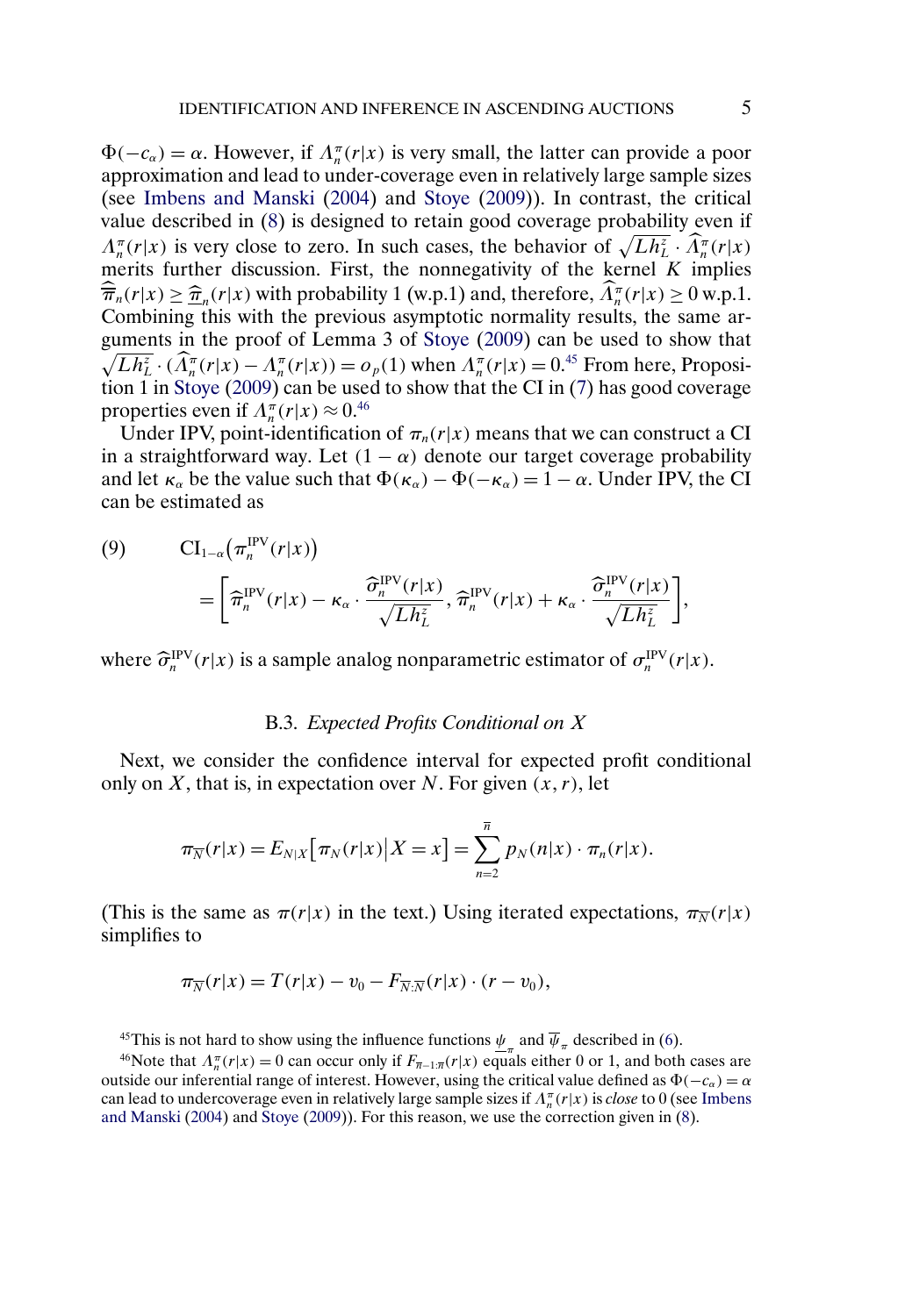where  $T(r|x) = E_{B|X}[\max\{r, B\}|X=x]$  and  $F_{\overline{N}:\overline{N}}(r|x) = \sum_{n=2}^{\overline{n}} p_N(n|x)$ .  $F_{n:n}(r|x)$ . Let  $\overline{F}_{\overline{N}:\overline{N}}, \underline{F}_{\overline{N}:\overline{N}}$ , and  $F_{\overline{N}:\overline{N}}^{\text{IPV}}$  be the corresponding upper bound, lower bound, and IPV expressions of  $F_{\overline{N}:\overline{N}}$ , and let  $\overline{\pi_{\overline{N}}}$ ,  $\overline{\pi_{\overline{N}}}$ , and  $\pi_{\overline{N}}^{\text{IPV}}$  the corresponding expressions for  $\pi_{\overline{N}}$ . The bounds on  $F_{\overline{N}:\overline{N}}(r|x)$  simplify to

$$
\underline{F}_{\overline{N}:\overline{N}}(r|x) = \sum_{m=3}^{\overline{n}} \frac{E_{N|X}[N \cdot \mathbb{1}\{N < m\}|X = x]}{(m-1)m} \cdot F_{m-1:m}(r|x) \n+ \frac{E_{N|X}[N|X = x]}{\overline{n}} \cdot \left(\phi_{\overline{n}}(F_{\overline{n}-1:\overline{n}}(r|x))\right)^{\overline{n}}, \n\overline{F}_{\overline{N}:\overline{N}}(r|x) = \sum_{m=3}^{\overline{n}} \frac{E_{N|X}[N \cdot \mathbb{1}\{N < m\}|X = x]}{(m-1)m} \cdot F_{m-1:m}(r|x) \n+ \frac{E_{N|X}[N|X = x]}{\overline{n}} \cdot F_{\overline{n}-1:\overline{n}}(r|x)
$$

and our estimators are, therefore,

$$
\begin{aligned}\n\widehat{\overline{x}}_{\overline{N}}(r|x) &= \widehat{T}(r|x) - v_0 - \widehat{\overline{F}}_{\overline{N}:\overline{N}}(r|x) \cdot (r - v_0), \\
\widehat{\overline{\overline{\pi}}}_{\overline{N}}(r|x) &= \widehat{T}(r|x) - v_0 - \widehat{\underline{F}}_{\overline{N}:\overline{N}}(r|x) \cdot (r - v_0), \\
\widehat{\overline{\pi}}_{\overline{N}}^{\text{IPV}}(r|x) &= \widehat{T}(r|x) - v_0 - \widehat{F}_{\overline{N}:\overline{N}}^{\text{IPV}}(r|x) \cdot (r - v_0),\n\end{aligned}
$$

where  $\widehat{T}(r|x)$  is a kernel-weighted nonparametric estimator for  $T(r|x)$  and

$$
\begin{split}\n\widehat{\underline{F}}_{\overline{N:N}}(r|x) &= \sum_{m=3}^{\overline{n}} \frac{\widehat{E}_{N|X}[N \cdot \mathbb{1}\{N < m\}|X=x]}{(m-1)m} \cdot \widehat{F}_{m-1:m}(r|x) \\
&\quad + \frac{\widehat{E}_{N|X}[N|X=x]}{\overline{n}} \cdot \left(\phi_{\overline{n}}(\widehat{F}_{\overline{n}-1:\overline{n}}(r|x))\right)^{\overline{n}}, \\
\widehat{\overline{F}}_{\overline{N:N}}(r|x) &= \sum_{m=3}^{\overline{n}} \frac{\widehat{E}_{N|X}[N \cdot \mathbb{1}\{N < m\}|X=x]}{(m-1)m} \cdot \widehat{F}_{m-1:m}(r|x) \\
&\quad + \frac{\widehat{E}_{N|X}[N|X=x]}{\overline{n}} \cdot \widehat{F}_{\overline{n}-1:\overline{n}}(r|x), \\
\widehat{F}_{\overline{N:N}}^{\text{IPV}}(r|x) &= \sum_{n=2}^{\overline{n}} \widehat{p}_{N}(n|x) \cdot \widehat{F}_{n:n}^{\text{IPV}}(r|x),\n\end{split}
$$

where  $\overline{E}_{N|X}[N|X=x]$ ,  $\overline{E}_{N|X}[N \cdot \mathbb{1}{N < m}]|X=x|$ , and  $\widehat{p}_N(n|x)$  are kernel-weighted nonparametric estimators and  $\widehat{F}_{m-1:m}(r|x)$  is defined above in Sec-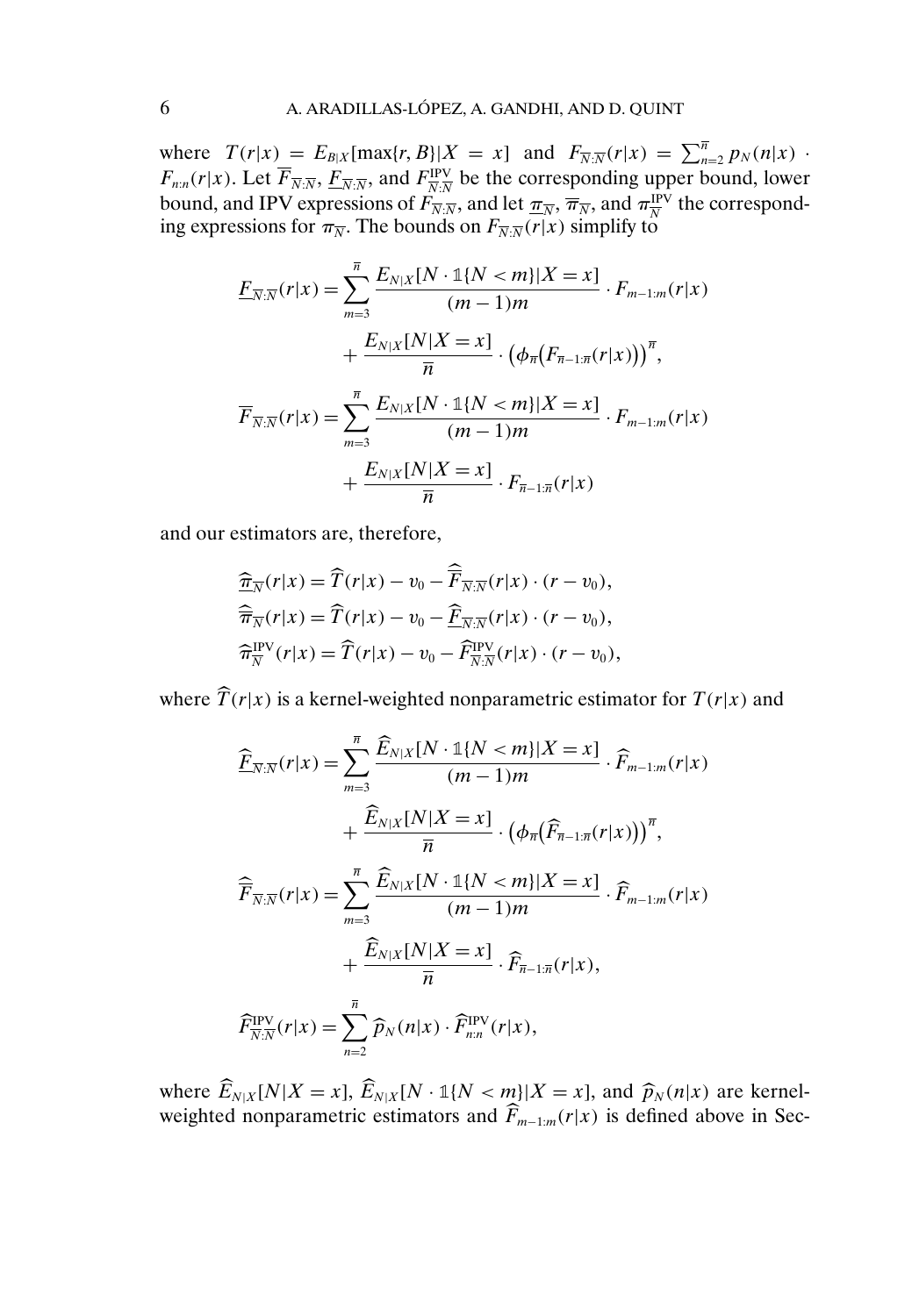# <span id="page-6-0"></span>tion [B.2.](#page-1-0) With  $\psi_F$  defined above, let

(10) 
$$
\varphi_T(r, U_i | x) = \frac{(\max\{r, B_i\} - T(r | x))}{f_X(x)},
$$

$$
\varphi_Q(r, U_i | x, n) = \frac{(N_i \cdot 1\{N_i < n\} - E_{N \mid X}[N \cdot 1\{N < n\} | X = x])}{f_X(x)},
$$

$$
\overline{\varphi}_F(r, U_i | x) = \sum_{m=3}^{\pi} \left[ \frac{E_{N \mid X}[N \cdot 1\{N < m\} | X = x]}{(m-1)m} \cdot \psi_F(r, U_i | x, m) + \frac{E_{m-1 \mid m}(r | x)}{(m-1) m} \cdot \varphi_Q(r, U_i | x, n) \right]
$$

$$
+ \frac{E_{N \mid X}[N | X = x]}{\overline{n}} \cdot \psi_F(r, U_i | x, \overline{n}) + \frac{E_{N \mid X}[N | X = x]}{\overline{n}} \cdot \frac{(N_i - E_{N \mid X}[N | X = x])}{f_X(x)},
$$

$$
\underline{\varphi}_F(r, U_i | x) = \sum_{m=3}^{\pi} \left[ \frac{E_{N \mid X}[N \cdot 1\{N < m\} | X = x]}{(m-1)m} \cdot \psi_F(r, U_i | x, m) + \frac{E_{m-1 \mid m}(r | x)}{(m-1) m} \cdot \varphi_Q(r, U_i | x, n) \right]
$$

$$
+ \nabla \phi_{\overline{n}}(r | x) \cdot E_{N \mid X}[N | X = x] \psi_F(r, U_i | x, \overline{n}) + \frac{\phi_{\overline{n}}(F_{\overline{n-1} \mid \overline{n}}(r | x))}{\overline{n}} \cdot \frac{(N_i - E_{N \mid X}[N | X = x])}{f_X(x)},
$$

$$
\varphi_F^{\text{PV}}(r, U_i | x) = \sum_{n=2}^{\pi} \left[ p_N(n | x) \cdot \psi_F^{\text{PV}}(r, U_i | x, n) + F_{n \mid n}(r | x) \cdot \frac{(1\{N_i = n\} - p_N(n | x))}{f_X(x)} \right],
$$

$$
\underline{\varphi}_F(r, U_i | x) = \varphi_T(r, U_i | x) - (r - v_0) \cdot \overline{\varphi}_F(r, U_i | x),
$$

$$
\varphi_{\over
$$

Again, Taylor expansion gives the following result.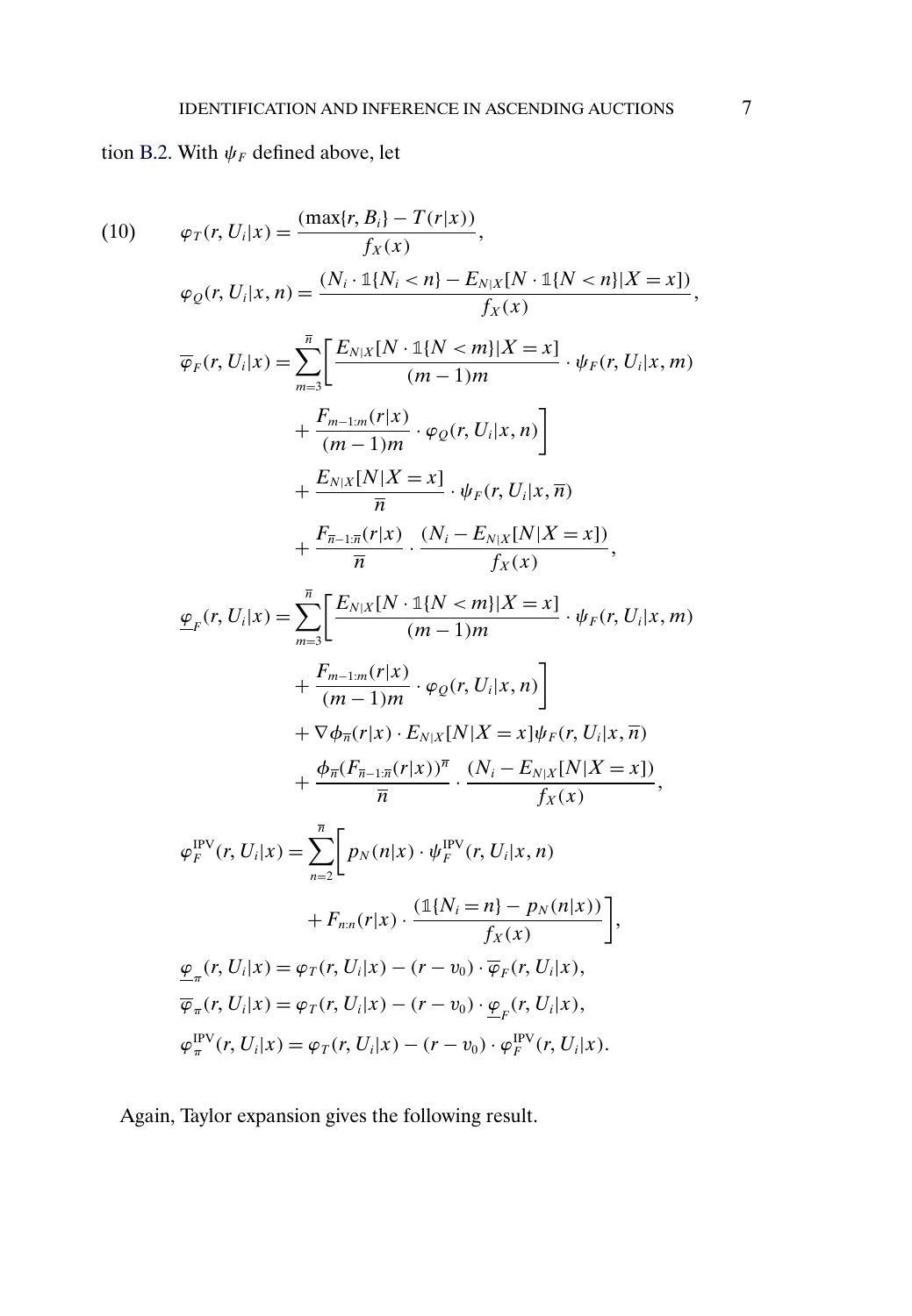RESULT B.2: Under Assumption [4,](#page-0-0)

$$
\sqrt{Lh_L^z} \cdot (\widehat{\overline{\pi}}_{\overline{N}}(r|x) - \overline{\pi}_{\overline{N}}(r|x)) \stackrel{d}{\longrightarrow} \mathcal{N}(0, \overline{\sigma}^2(r|x)),
$$
  

$$
\sqrt{Lh_L^z} \cdot (\widehat{\underline{\pi}}_{\overline{N}}(r|x) - \underline{\pi}_{\overline{N}}(r|x)) \stackrel{d}{\longrightarrow} \mathcal{N}(0, \underline{\sigma}^2(r|x)),
$$
  

$$
\sqrt{Lh_L^z} \cdot (\widehat{\pi}_{\overline{N}}^{\text{IPV}}(r|x) - \pi_{\overline{N}}^{\text{IPV}}(r|x)) \stackrel{d}{\longrightarrow} \mathcal{N}(0, \sigma_{\text{IPV}}^2(r|x)),
$$

where

$$
\overline{\sigma}^2(r|x) = E_{U|X} \left[ \overline{\varphi}_{\pi}(r, U_i|x)^2 | X_i = x \right] f_X(x) \mu_K^2,
$$
  

$$
\underline{\sigma}^2(r|x) = E_{U|X} \left[ \underline{\varphi}_{\pi}(r, U_i|x)^2 | X_i = x \right] f_X(x) \mu_K^2,
$$
  

$$
\sigma_{IPV}^2(r|x) = E_{U|X} \left[ \varphi_{\pi}^{IPV}(r, U_i|x)^2 | X_i = x \right] f_X(x) \mu_K^2.
$$

From here, confidence intervals for  $\pi_{\overline{N}}(r|x)$  are constructed similarly to [\(7\)](#page-3-0) and [\(9\)](#page-4-0) above. Let  $\hat{\sigma}(r|x)$ ,  $\hat{\overline{\sigma}}(r|x)$ , and  $\hat{\sigma}_{IPV}(r|x)$  denote sample analog nonparametric estimators of  $\sigma(r|x)$ ,  $\overline{\sigma}(r|x)$ , and  $\sigma_{IPV}(r|x)$ , respectively, and let  $\widehat{\Lambda}^{\pi}(r|x) = \widehat{\overline{\pi}}_{\overline{N}}(r|x) - \widehat{\overline{\pi}}_{\overline{N}}(r|x)$ . With correlated values, the confidence interval for  $\pi_{\overline{N}}(r|x)$  is

$$
\mathrm{CI}_{1-\alpha}\big(\pi_{\overline{N}}(r|x)\big) = \bigg[\frac{\widehat{\pi}_{\overline{N}}(r|x) - c_{\alpha} \cdot \frac{\widehat{\sigma}(r|x)}{\sqrt{Lh_L^z}}, \widehat{\pi}_{\overline{N}}(r|x) + c_{\alpha} \cdot \frac{\widehat{\sigma}(r|x)}{\sqrt{Lh_L^z}}\bigg],
$$

where  $c_{\alpha}$  solves  $\Phi(c_{\alpha} +$  $\sqrt{Lh_L^z} \cdot \widehat{\Lambda}^{\pi}(r|x)$  $\frac{\sqrt{E_{n_L}\cdot\pi(\mathbf{r}|x)}}{\max(\hat{\mathcal{G}}(\mathbf{r}|x),\hat{\mathcal{G}}(\mathbf{r}|x))}$ ) –  $\Phi(-c_\alpha) = 1 - \alpha$ ; for the IPV case,

$$
CI_{1-\alpha}(\pi_N^{\text{IPV}}(r|x))
$$
  
=  $\left[\hat{\pi}_N^{\text{IPV}}(r|x) - \kappa_\alpha \cdot \frac{\hat{\sigma}_{\text{IPV}}(r|x)}{\sqrt{L h_L^2}}, \hat{\pi}_N^{\text{IPV}}(r|x) + \kappa_\alpha \cdot \frac{\hat{\sigma}_{\text{IPV}}(r|x)}{\sqrt{L h_L^2}}\right],$ 

where  $\Phi(\kappa_{\alpha}) - \Phi(-\kappa_{\alpha}) = 1 - \alpha$ .

#### B.4. *Effects of Reserve Price Policies*

In Section 4.4 we study the "portfolio-level" impact of various reserve price *policies*. Each policy assigns a reserve price  $r(X)$  to a given auction X. (We treat  $r(\cdot)$  as *given*, i.e., not as an estimated version of a target policy.) We refer to  $r(X) = v_0$  as the *baseline policy*. The effect of each alternative policy is analyzed via the following measures:

(i) *Average profits:*  $A_{\pi} = E_X[\pi_{\overline{N}}(r(X)|X)|X \in \mathcal{X}]$  (with  $A_{\pi_0} = E_X[\pi_{\overline{N}}(v_0)]$  $X$ )| $X \in \mathcal{X}$ ]).

(ii) *Average change in profits:*  $A_{\Delta \pi} = A_{\pi} - A_{\pi \alpha}$ .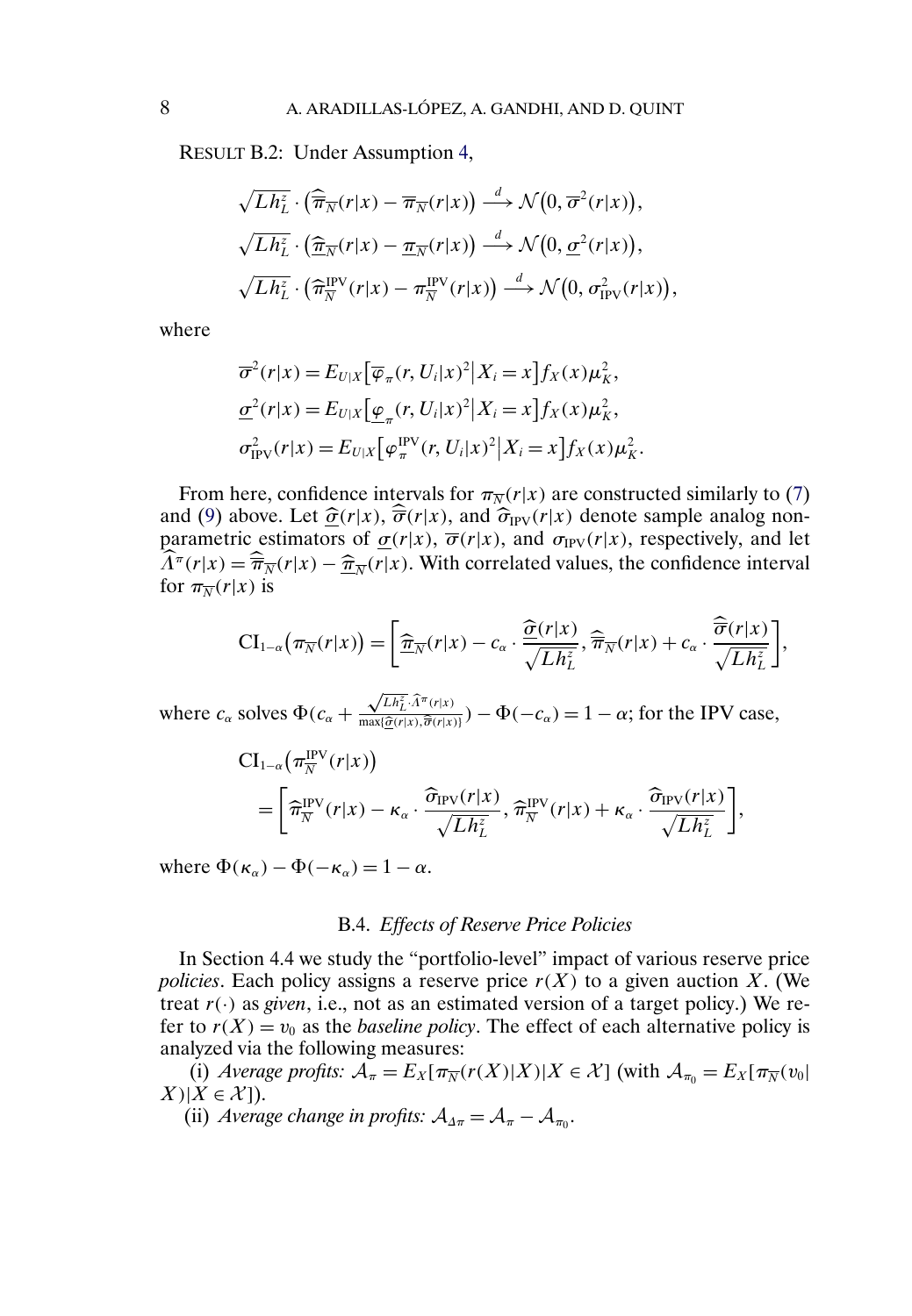<span id="page-8-0"></span>(iii) *Average no-sale probability:*  $A_F = E_X[F_{\overline{N} \cdot \overline{N}}(r(X)|X)|X \in \mathcal{X}]$ . We similarly let  $\mathcal{A}_\pi^{\text{IPV}}$ ,  $\mathcal{A}_{\Delta\pi}^{\text{IPV}}$ , and  $\mathcal{A}_F^{\text{IPV}}$  denote the corresponding measures calculated under the assumption of IPV, that is, based on  $\pi_{\overline{N}}^{\text{IPV}}$  and  $F_{\overline{N}:\overline{N}}^{\text{IPV}}$ .  $\mathcal{X} \subset \text{int}(\text{Supp}(X))$  is a compact set chosen such that  $q_{X,N}(\vec{x},m) > 0$  and  $0 < F_{m-1:m}(r(x)|x) < 1$  for all  $x \in \mathcal{X}$  and all  $m \in \text{Supp}(N)$ ; we refer to X as our *inference range*. We estimate the aggregate measures described above using nonparametric sample analogs, which we construct in the manner described above. However, in their construction we now use a *bias-reducing kernel*, which above. However, in their construction we now use a *blas-realicing kernet*, which<br>will allow for our estimated measures to be  $\sqrt{L}$ -consistent. We replace Assumption [4](#page-0-0) with the following stronger version.

ASSUMPTION 5: *The first part of Assumption* [4](#page-0-0) *is maintained and*, *in addition*, *the following statements hold*:

(i)  $X \subset \text{int}(\text{Supp}(X))$  *is such that*  $\forall x \in \mathcal{X}$  *and*  $\forall n \in \text{Supp}(N)$ ,  $\exists \underline{f}, f : 0$  <  $f\leq f_X(x)\leq f<\infty,$   $\exists q,\overline{q}\!:\!0< q\leq q_{X,N}(x,n)\leq \overline{q}<\infty,$  and  $\exists \underline{F},\overline{F}\!:\!0<\underline{F}\leq$  $F_{n-1:n}(r|x) \leq \overline{F} < 1.$ 

(ii) *The reserve price policy*  $r(\cdot)$  *is such that*  $Pr[r(X) = V_{n-1:n} | X \in \mathcal{X}] = 0$ *for each*  $n \in \text{Supp}(N)$ . *In addition, r(x) is continuous and has bounded derivatives up to order*  $M \geq z + 1$  *for almost every*  $x \in \mathcal{X}$ . *This is also true for*  $f_X(x)$ ,  $T(r(x)|x)$ ,  $E[N|X = x]$ , and for  $p_N(n|x)$ ,  $F_{n-1:n}(r(x)|x)$ , and  $E_{N|X}[N \cdot \mathbb{1}{N < x}]$  $n\vert X = x\vert$  *for each*  $n = 2, \ldots, \overline{n}$ .

(iii) Let M be the constant mentioned above. The kernel  $K: \mathbb{R}^z \longrightarrow \mathbb{R}$  is a function of bounded variation that satisfies  $\int K(\xi)\,d\xi$   $=$   $1,$  has compact support, *and is symmetric around zero*. *It is also a bias-reducing kernel of order* M. *That is*, *denoting*  $\xi = (\xi_1, ..., \xi_z)$ , *then*  $\int (\xi_1^{q_1} \cdots \xi_z^{q_z}) K(\xi) d\xi_1 \cdots d\xi_z = 0 \ \forall 0 < q_1 +$  $\cdots + q_z < M$  and  $\int \|\xi\|^{M} |K(\xi)| d\xi < \infty$ .

(iv) *The bandwidth sequence*  $h_L$  *is nonnegative and satisfies*  $h_L \longrightarrow 0$ . In addition,  $\exists \overline{\delta} > 0$  for which  $L^{1-\overline{\delta}} h_L^{2z} \longrightarrow \infty$  and  $L^{1+\overline{\delta}} h_L^{M+z} \longrightarrow 0$ .

Our choices of  $\mathcal{X}$ , kernel, and bandwidth are described in Section [B.7.](#page-16-0)

#### *Baseline Policy*

Recall that  $v_0$  is assumed to be a deterministic function of X, that is, think of  $v_0$  below as implicitly meaning  $v_0(X)$  or  $v_0(x)$ .  $\mathcal{A}_{\pi_0} = E_X[\pi_{\overline{N}}(v_0|X)|X \in \mathcal{X}]$ is point-identified under Assumption 2 and is given by

$$
\mathcal{A}_{\pi_0}=E_X[T(v_0|X)-v_0|X\in\mathcal{X}],
$$

where, as before,  $T(v_0|X) = E_{B|X}[\max\{v_0, B\}|X]$ . Let  $T(r|x)$  be as defined above (a kernel-based estimator of  $T(r|x)$ ), but constructed with a kernel and bandwidth sequence satisfying Assumption 5. Let

$$
\widehat{P}(X \in \mathcal{X}) = \frac{1}{L} \sum_{i=1}^{L} \mathbb{1}\{X_i \in \mathcal{X}\}
$$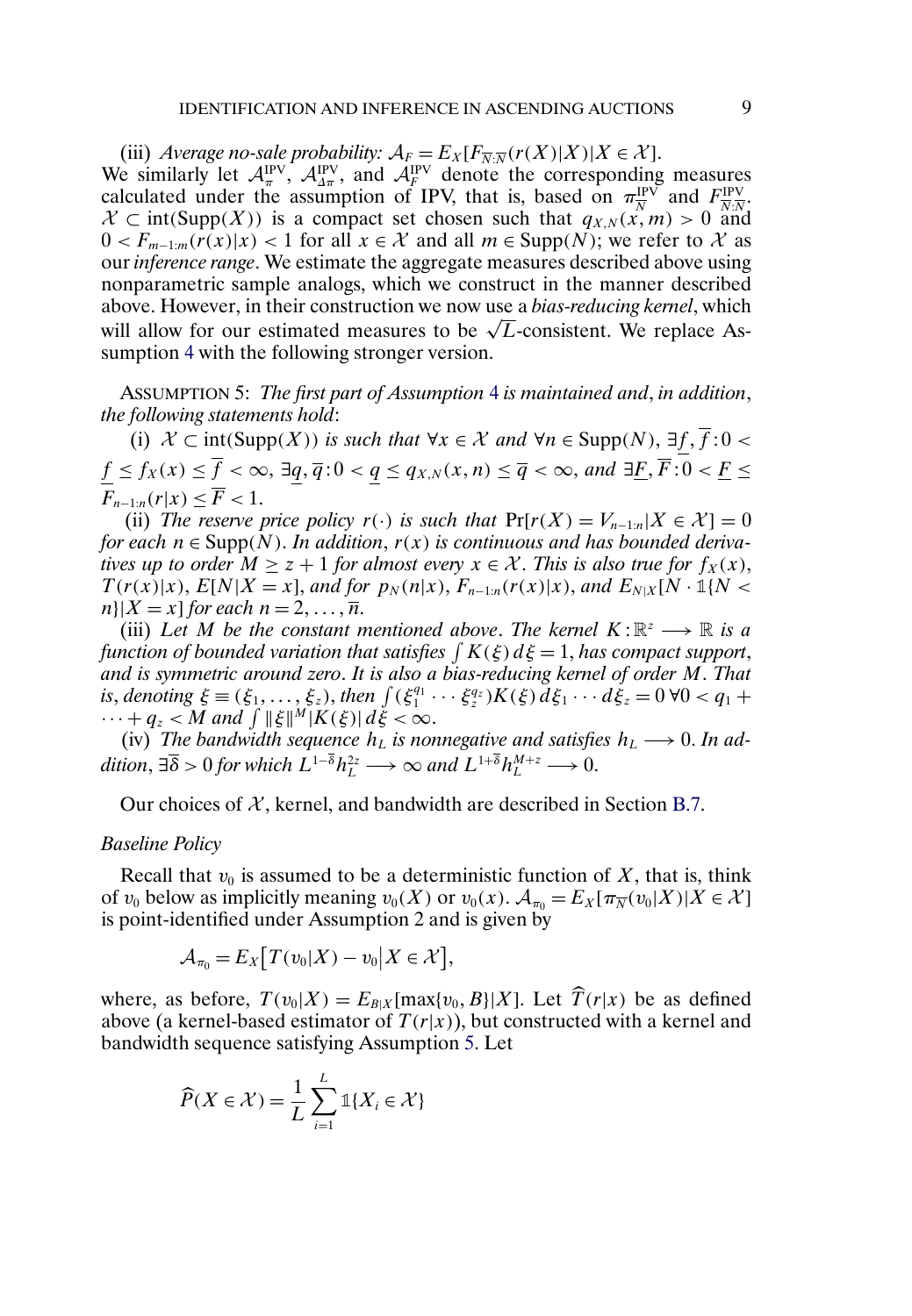and

$$
\widehat{\mathcal{A}}_{\pi_0} = \frac{1}{L} \sum_{i=1}^L \frac{(\widehat{T}(v_{0,i}|X_i) - v_{0,i}) \cdot \mathbb{1}\{X_i \in \mathcal{X}\}}{\widehat{P}(X \in \mathcal{X})}.
$$

Using results from empirical process theory [\(Nolan and Pollard](#page-22-0) [\(1987\)](#page-22-0), [Pakes](#page-22-0) [and Pollard](#page-22-0) [\(1989\)](#page-22-0), and [Sherman](#page-22-0) [\(1994a\)](#page-22-0)), under the conditions of Assumption [5](#page-8-0) we can show that

(11) 
$$
\sup_{x \in \mathcal{X}} |\widehat{T}(v_0|x) - T(v_0|x)| = o_p(L^{-1/4}).
$$

Let  $P_X$  denote Pr( $X \in \mathcal{X}$ ). With  $\varphi_T$  as in [\(10\)](#page-6-0), define, for any pair of observations  $i, \ell$  in  $1, \ldots, L$ ,

$$
\xi_{\pi_0}(U_i, U_\ell)
$$
\n
$$
= \frac{1}{2} \times \left\{ \frac{1}{h_L^2} \cdot \frac{\varphi_T(v_{0,i}, U_\ell | X_i)}{P_\mathcal{X}} \cdot K\left(\frac{X_\ell - X_i}{h_L}\right) - \frac{(T(v_{0,i} | X_i) - v_{0,i})}{P_\mathcal{X}^2} \cdot (\mathbb{1}\{X_\ell \in \mathcal{X}\} - P_\mathcal{X}) \right\}
$$
\n
$$
\cdot \mathbb{1}\{X_i \in \mathcal{X}\}.
$$

From (11) and the conditions in Assumption [5,](#page-8-0) a second order approximation can be used to show that

(12) 
$$
\widehat{\underline{A}}_{\pi_0} = \frac{1}{L} \sum_{i=1}^{L} \frac{(T(v_{0,i}|X_i) - v_{0,i})}{P_X} \cdot \mathbb{1}\{X_i \in \mathcal{X}\} + \left(\frac{L}{2}\right)^{-1} \sum_{i \leq \ell} (\xi_{\pi_0}(U_i, U_\ell) + \xi_{\pi_0}(U_\ell, U_i)) + o_p(L^{-1/2}).
$$

That is, we can express  $\hat{\mathcal{A}}_{\pi_0}$  as the sum of a sample mean, plus a U-statistic of order 2 and a negligible  $o_p(L^{-1/2})$  term. Let

$$
\zeta_{\pi_0}(U_i) = P_{\chi}^{-1} \cdot \{ \left[ \left( T(v_{0,i}|X_i) - v_{0,i} \right) - \mathcal{A}_{\pi_0} \right] \cdot \mathbb{1} \{ X_i \in \mathcal{X} \} + \varphi_T(v_{0,i}, U_i | X_i) \}.
$$

The Hoeffding decomposition or "projection" (see [Serfling](#page-22-0) [\(1980\)](#page-22-0) and Sherman [\(1994b\)](#page-22-0)) of the U-statistic described above and the conditions of Assumption [5](#page-8-0) yield

(13) 
$$
\widehat{\underline{A}}_{\pi_0} = \underline{A}_{\pi_0} + \frac{1}{L} \sum_{i=1}^L \zeta_{\pi_0}(U_i) + o_p(L^{-1/2}).
$$

<span id="page-9-0"></span>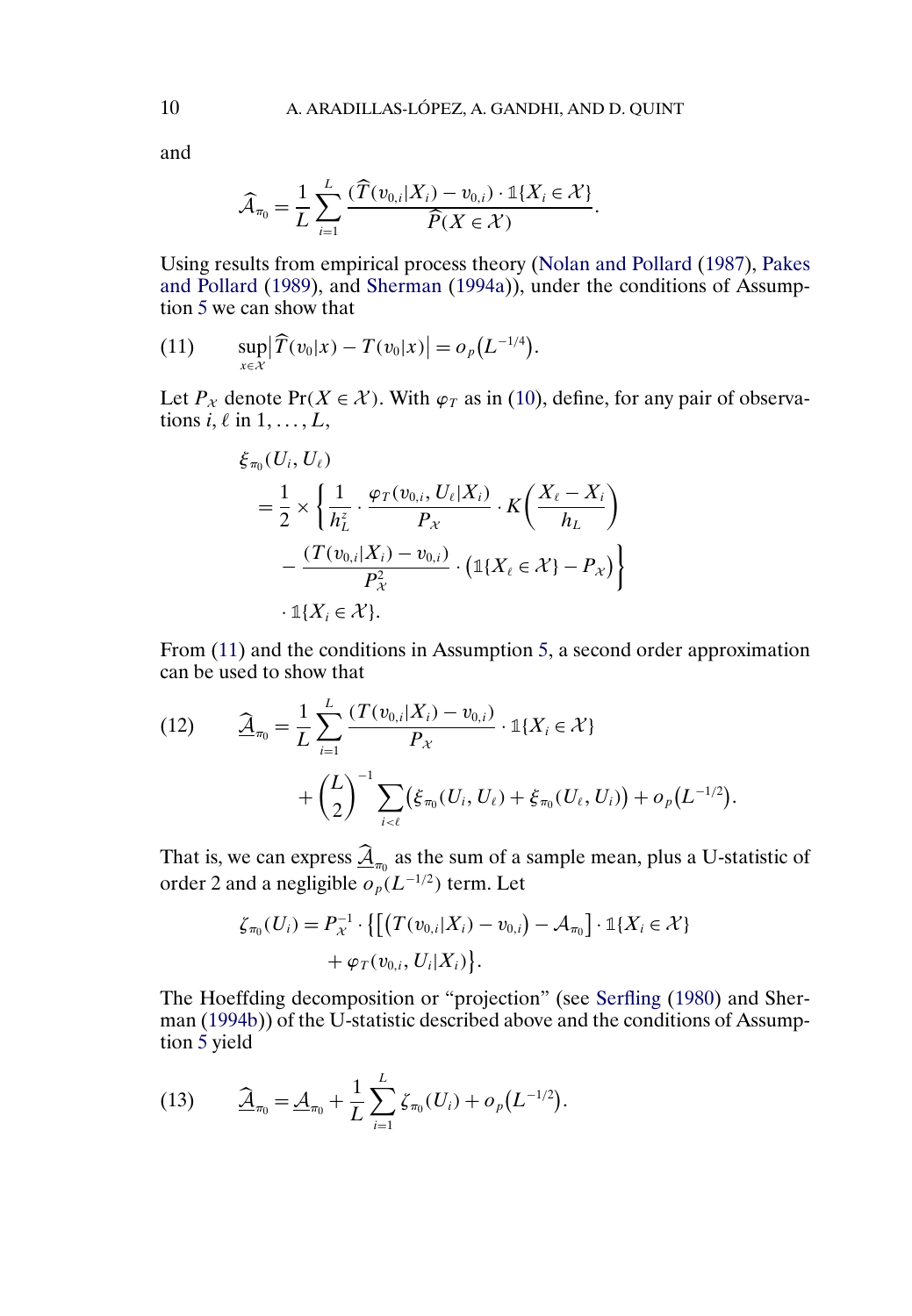<span id="page-10-0"></span>A quick inspection reveals that  $E[\zeta_{\pi_0}(U_i)] = 0$ . Therefore,

(14) 
$$
\sqrt{L}(\widehat{\mathcal{A}}_{\pi_0}-\mathcal{A}_{\pi_0})\stackrel{d}{\longrightarrow}\mathcal{N}(0,\Omega^2_{\pi_0}),
$$

where  $\Omega_{\pi_0}^2 = E[\zeta_{\pi_0}^2(U_i)]$ . From here, a  $(1 - \alpha)$  confidence interval for  $\mathcal{A}_{\pi_0}$  can be constructed as

$$
\mathrm{CI}_{1-\alpha}(\mathcal{A}_{\pi_0}) = \left[\widehat{\mathcal{A}}_{\pi_0} - \kappa_\alpha \cdot \frac{\widehat{\Omega}_{\pi_0}}{\sqrt{L}}, \widehat{\mathcal{A}}_{\pi_0} + \kappa_\alpha \cdot \frac{\widehat{\Omega}_{\pi_0}}{\sqrt{L}}\right],
$$

where  $\hat{\Omega}_{\pi_0}$  is a sample analog nonparametric estimator of  $\Omega_{\pi_0}$  and  $\Phi(\kappa_\alpha)$  –  $\Phi(-\kappa_{\alpha}) = 1 - \alpha.$ 

### *Alternative Policies*

By definition,

$$
E_X\left[\frac{\pi}{\sqrt{n}}(r(X)|X)\big|X\in\mathcal{X}\right] = \underline{\mathcal{A}}_\pi \leq \mathcal{A}_\pi \leq \overline{\mathcal{A}}_\pi
$$
  
\n
$$
= E_X\left[\overline{\pi}_{\overline{N}}(r(X)|X)\big|X\in\mathcal{X}\right],
$$
  
\n
$$
\underline{\mathcal{A}}_\pi - \mathcal{A}_{\pi_0} = \underline{\mathcal{A}}_{\Delta\pi} \leq \mathcal{A}_{\Delta\pi} \leq \overline{\mathcal{A}}_{\Delta\pi} = \overline{\mathcal{A}}_\pi - \mathcal{A}_{\pi_0},
$$
  
\n
$$
E_X\left[\underline{F}_{\overline{N}:\overline{N}}(r(X)|X)\big|X\in\mathcal{X}\right] = \underline{\mathcal{A}}_F \leq \mathcal{A}_F \leq \overline{\mathcal{A}}_F
$$
  
\n
$$
= E_X\left[\overline{F}_{\overline{N}:\overline{N}}(r(X)|X)\big|X\in\mathcal{X}\right].
$$

Let

(15) 
$$
\widehat{\underline{A}}_{\pi} = \frac{1}{L} \sum_{i=1}^{L} \frac{\widehat{\underline{\pi}}_{\overline{N}}(r(X_i)|X_i) \cdot \mathbb{1}\{X_i \in \mathcal{X}\}}{\widehat{P}(X \in \mathcal{X})},
$$

$$
\widehat{\overline{A}}_{\pi} = \frac{1}{L} \sum_{i=1}^{L} \frac{\widehat{\overline{\pi}}_{\overline{N}}(r(X_i)|X_i) \cdot \mathbb{1}\{X_i \in \mathcal{X}\}}{\widehat{P}(X \in \mathcal{X})},
$$

$$
\widehat{\underline{A}}_{F} = \frac{1}{L} \sum_{i=1}^{L} \frac{\widehat{E}_{\overline{N}: \overline{N}}(r(X_i)|X_i) \cdot \mathbb{1}\{X_i \in \mathcal{X}\}}{\widehat{P}(X \in \mathcal{X})},
$$

$$
\widehat{\overline{A}}_{F} = \frac{1}{L} \sum_{i=1}^{L} \frac{\widehat{\overline{F}}_{\overline{N}: \overline{N}}(r(X_i)|X_i) \cdot \mathbb{1}\{X_i \in \mathcal{X}\}}{\widehat{P}(X \in \mathcal{X})},
$$

$$
\widehat{\underline{A}}_{A\pi} = \widehat{\underline{A}}_{\pi} - \widehat{\underline{A}}_{\pi_0}, \quad \widehat{\overline{A}}_{A\pi} = \widehat{\overline{A}}_{\pi} - \widehat{\overline{A}}_{\pi_0}.
$$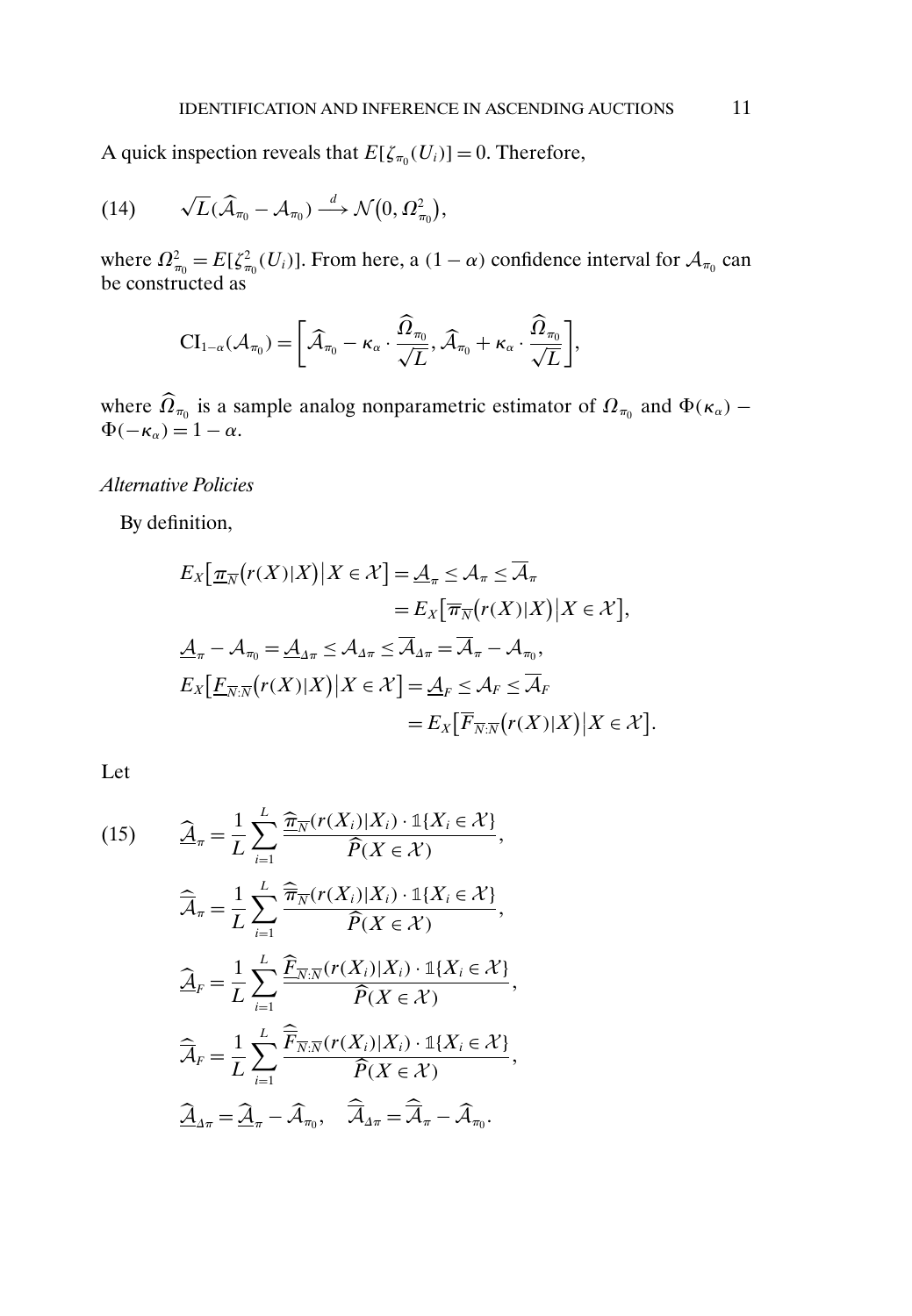<span id="page-11-0"></span>Analogous to [\(11\)](#page-9-0), empirical process theory can be used to show that, under Assumption [5,](#page-8-0)

(16) 
$$
\sup_{x \in \mathcal{X}} \left| \frac{\widehat{\pi}_{\overline{N}}(r(x)|x) - \underline{\pi}_{\overline{N}}(r(x)|x) \right| = o_p(L^{-1/4}),
$$

$$
\sup_{x \in \mathcal{X}} \left| \frac{\widehat{\pi}_{\overline{N}}(r(x)|x) - \overline{\pi}_{\overline{N}}(r(x)|x) \right| = o_p(L^{-1/4}),
$$

$$
\sup_{x \in \mathcal{X}} \left| \widehat{\underline{F}}_{\overline{N} \cdot \overline{N}}(r(x)|x) - \underline{F}_{\overline{N} \cdot \overline{N}}(r(x)|x) \right| = o_p(L^{-1/4}),
$$

$$
\sup_{x \in \mathcal{X}} \left| \widehat{\overline{F}}_{\overline{N} \cdot \overline{N}}(r(x)|x) - \overline{F}_{\overline{N} \cdot \overline{N}}(r(x)|x) \right| = o_p(L^{-1/4}).
$$

With  $\varphi_{\pi}, \overline{\varphi}_{\pi}, \varphi_{F}, \overline{\varphi}_{F}$ , and  $\zeta_{\pi_{0}}$  defined above, let

$$
\underline{\zeta}_{\pi}(U_{i}) = P_{\chi}^{-1} \cdot \{ \left[ \underline{\pi}_{\overline{N}}(r(X_{i})|X_{i}) - \underline{A}_{\pi} \right] \cdot \mathbb{1}\{X_{i} \in \mathcal{X}\} \n+ \underline{\varphi}_{\pi}\big(r(X_{i}), U_{i}|X_{i}\big) \},
$$
\n
$$
\overline{\zeta}_{\pi}(U_{i}) = P_{\chi}^{-1} \cdot \{ \left[ \overline{\pi}_{\overline{N}}(r(X_{i})|X_{i}) - \overline{A}_{\pi} \right] \cdot \mathbb{1}\{X_{i} \in \mathcal{X}\} \n+ \overline{\varphi}_{\pi}\big(r(X_{i}), U_{i}|X_{i}\big) \},
$$
\n
$$
\underline{\zeta}_{F}(U_{i}) = P_{\chi}^{-1} \cdot \{ \left[ \underline{F}_{\overline{N}:\overline{N}}(r(X_{i})|X_{i}) - \underline{A}_{F} \right] \cdot \mathbb{1}\{X_{i} \in \mathcal{X}\} \n+ \underline{\varphi}_{F}\big(r(X_{i}), U_{i}|X_{i}\big) \},
$$
\n
$$
\overline{\zeta}_{F}(U_{i}) = P_{\chi}^{-1} \cdot \{ \left[ \overline{F}_{\overline{N}:\overline{N}}(r(X_{i})|X_{i}) - \overline{A}_{F} \right] \cdot \mathbb{1}\{X_{i} \in \mathcal{X}\} \n+ \overline{\varphi}_{F}\big(r(X_{i}), U_{i}|X_{i}\big) \},
$$
\n
$$
\underline{\zeta}_{\pi\pi}(U_{i}) = \underline{\zeta}_{\pi}(U_{i}) - \zeta_{\pi_{0}}(U_{i}), \quad \overline{\zeta}_{\Delta\pi}(U_{i}) = \overline{\zeta}_{\pi}(U_{i}) - \zeta_{\pi_{0}}(U_{i}).
$$

For each  $j \in {\pi, F, \Delta \pi}$ , the same arguments leading to [\(12\)](#page-9-0) and [\(13\)](#page-9-0) apply for  $\underline{A}_j$  and  $A_j$ , with  $\varphi_T$  replaced with  $\underline{\varphi}_j$  and  $\overline{\varphi}_j$ , respectively (see [\(10\)](#page-6-0)). The equivalent result to [\(14\)](#page-10-0) now follows.

RESULT B.3: Under Assumption [5,](#page-8-0) for each  $j \in \{\pi, F, \Delta\pi\}$ ,

$$
\sqrt{L}(\widehat{\underline{A}}_j - \underline{A}_j) \stackrel{d}{\longrightarrow} \mathcal{N}\big(0, \underline{\Omega}_j^2\big) \text{ and } \sqrt{L}(\widehat{\overline{A}}_j - \overline{A}_j) \stackrel{d}{\longrightarrow} \mathcal{N}\big(0, \overline{\Omega}_j^2\big),
$$
  
where  $\underline{\Omega}_j^2 = E[\underline{\zeta}_j^2(U_i)]$  and  $\overline{\Omega}_j^2 = E[\overline{\zeta}_j^2(U_i)].$ 

Our CIs are obtained analogously to those above, with one difference. Because we now employ bias-reducing kernels, our estimated lower and upper bounds for  $A_{\pi}$ ,  $\overline{A}_F$ , and  $A_{\Delta\pi}$  can *cross* with positive probability. For this reason, we follow the prescription in [Stoye](#page-22-0) [\(2009\)](#page-22-0) and use *shrinkage* estimators for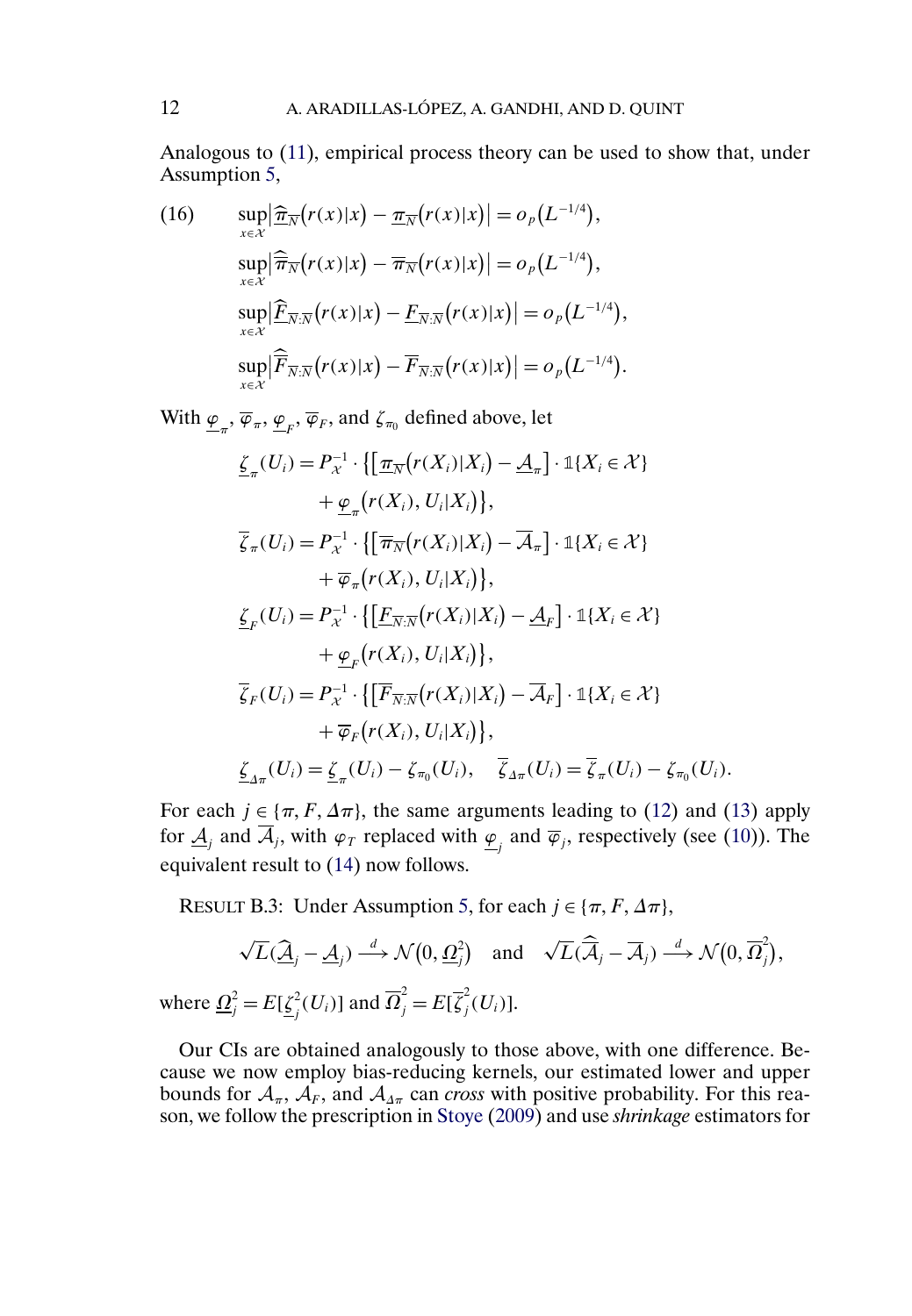<span id="page-12-0"></span>the width of the identified sets in each case. Letting  $b<sub>L</sub>$  denote a nonnegative sequence  $b_L \rightarrow 0$  such that  $b_L \sqrt{L} \rightarrow \infty$ , we employ the following estimators for the width of the identified intervals:

(17) 
$$
\widehat{Y}_j = (\widehat{\overline{\mathcal{A}}}_j - \widehat{\underline{\mathcal{A}}}_j) \cdot \mathbb{1} {\{\widehat{\overline{\mathcal{A}}}_j - \widehat{\underline{\mathcal{A}}}_j > b_L\}}.
$$

Our  $(1 - \alpha)$  CIs for  $A_{\pi}$ ,  $A_F$ , and  $A_{\Delta \pi}$  are given by

(18) 
$$
\mathbf{CI}_{1-\alpha}(\mathcal{A}_j) = \left[\underline{\mathcal{A}}_j - c_\alpha^j \cdot \frac{\underline{\widehat{\Omega}}_j}{\sqrt{L}}, \overline{\widehat{\mathcal{A}}}_j + c_\alpha^j \cdot \frac{\overline{\widehat{\Omega}}_j}{\sqrt{L}}\right]
$$

for each  $j \in {\pi, F, \Delta \pi}$ , where  $\Omega_j$  and  $\Omega_j$  are sample analog nonparametric estimators for  $\underline{\Omega}_j$  and  $\Omega_j$ , and  $\Phi(c^j_\alpha + \theta^j_\alpha)$  $\sqrt{L}\cdot\widehat{Y}_j$  $\frac{\sqrt{L}\cdot\mathbf{1}_j}{\max{\{\widehat{\Omega}_j,\widehat{\overline{\Omega}_j}\}}}$ ) –  $\Phi(-c^j_\alpha)=1-\alpha$ .

### *Alternative Policies Under IPV*

As before,  $\mathcal{A}_\pi^{\text{IPV}}$ ,  $\mathcal{A}_F^{\text{IPV}}$ , and  $\mathcal{A}_{\Delta\pi}^{\text{IPV}}$  are point-identified, and can be estimated as

$$
\widehat{\mathcal{A}}_{\pi}^{\text{PV}} = \frac{1}{L} \sum_{i=1}^{L} \frac{\widehat{\pi}_{\overline{N}}^{\text{IPV}}(r(X_i)|X_i) \cdot \mathbb{1}\{X_i \in \mathcal{X}\}}{\widehat{P}(X \in \mathcal{X})},
$$

$$
\widehat{\mathcal{A}}_{F}^{\text{PV}} = \frac{1}{L} \sum_{i=1}^{L} \frac{\widehat{F}_{\overline{N}:\overline{N}}^{\text{IPV}}(r(X_i)|X_i) \cdot \mathbb{1}\{X_i \in \mathcal{X}\}}{\widehat{P}(X \in \mathcal{X})},
$$

$$
\widehat{\mathcal{A}}_{\Delta \pi}^{\text{PV}} = \widehat{\mathcal{A}}_{\pi}^{\text{PV}} - \widehat{\mathcal{A}}_{\pi_0}.
$$

Under Assumption [5,](#page-8-0) we can show that

$$
\sup_{x \in \mathcal{X}} \left| \widehat{\pi}_{\overline{N}}^{\text{IPV}}(r(x)|x) - \pi_{\overline{N}}^{\text{IPV}}(r(x)|x) \right| = o_p(L^{-1/4})
$$

and

$$
\sup_{x \in \mathcal{X}} \left| \widehat{F}_{\overline{N}:\overline{N}}^{\rm IPV} \big( r(x) | x \big) - F_{\overline{N}:\overline{N}}^{\rm IPV} \big( r(x) | x \big) \right| = o_p \big( L^{-1/4} \big).
$$

With  $\varphi_{\pi}^{\text{IPV}}$  and  $\varphi_{F}^{\text{IPV}}$  defined above, let

$$
\zeta_{\pi}^{\text{IPV}}(U_i) = P_{\chi}^{-1} \cdot \left\{ \left[ \pi_{\overline{N}}(r(X_i)|X_i) - \mathcal{A}_{\pi} \right] \cdot \mathbb{1}\{X_i \in \mathcal{X}\} \right. \\ \left. + \varphi_{\pi}^{\text{IPV}}(r(X_i), U_i|X_i) \right\},
$$
\n
$$
\zeta_{F}^{\text{IPV}}(U_i) = P_{\chi}^{-1} \cdot \left\{ \left[ F_{\overline{N}:\overline{N}}(r(X_i)|X_i) - \mathcal{A}_F \right] \cdot \mathbb{1}\{X_i \in \mathcal{X}\} \right. \\ \left. + \varphi_{F}^{\text{IPV}}(r(X_i), U_i|X_i) \right\},
$$
\n
$$
\zeta_{\pi\pi}^{\text{IPV}}(U_i) = \zeta_{\pi}^{\text{IPV}}(U_i) - \zeta_{\pi_0}(U_i).
$$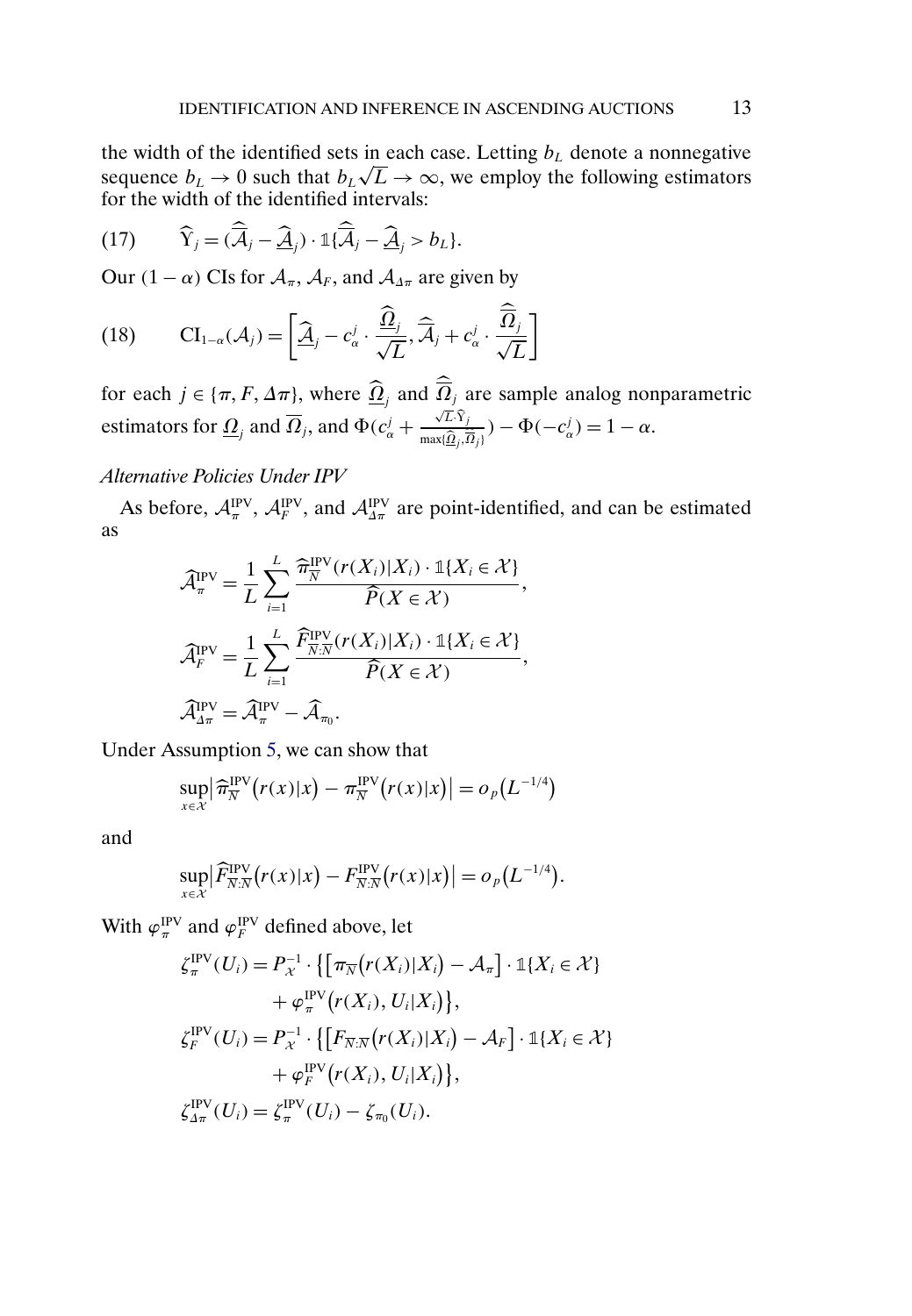<span id="page-13-0"></span>RESULT B.4: Under Assumption [5,](#page-8-0) for each  $j \in {\pi, F, \Delta \pi}$ , √  $L({\cal A}^{\rm IPv}_j$  –  $\mathcal{A}_j^{\text{IPV}}$ )  $\stackrel{d}{\longrightarrow} \mathcal{N}(0, \Omega_j^{\text{IPV}^2})$ , where  $\Omega_j^{\text{IPV}^2} = E[\zeta_j^{\text{IPV}}(U_i)^2]$ .

From here, our  $(1 - \alpha)$  CIs for  $\mathcal{A}_{\pi}$ ,  $\mathcal{A}_F$ , and  $\mathcal{A}_{\Delta \pi}$  are given by

$$
\text{CI}_{1-\alpha}(\mathcal{A}_j^{\text{IPV}}) = \left[\widehat{\mathcal{A}}_j^{\text{IPV}} - \kappa_\alpha \cdot \frac{\widehat{\Omega}_j^{\text{IPV}}}{\sqrt{L}}, \widehat{\mathcal{A}}_j^{\text{IPV}} + \kappa_\alpha \cdot \frac{\widehat{\Omega}_j^{\text{IPV}}}{\sqrt{L}}\right]
$$

for each  $j \in \{\pi, F, \Delta \pi\}$ , where  $\Phi(\kappa_\alpha) - \Phi(-\kappa_\alpha) = 1 - \alpha$  and  $\Omega_j^{\text{IPV}}$  is a sample analog nonparametric estimator for  $\Omega_j^{\rm IPv}$ .

### B.5. *Expected Bidders' Surplus Conditional on* N *and* X

For given  $(n, r, x)$ , integration by parts allows us to write expected bidders' surplus as  $BS_n(r|x) = \int_r^{\infty} (F_{n-1:n}(s|x) - F_{n:n}(s|x)) ds$ , giving the bounds/estimate

$$
\underline{BS}_n(r|x) = \int_r^{\infty} (F_{n-1:n}(s|x) - \overline{F}_{n:n}(s|x)) ds,
$$
  

$$
\overline{BS}_n(r|x) = \int_r^{\infty} (F_{n-1:n}(s|x) - \underline{F}_{n:n}(s|x)) ds,
$$
  

$$
BS_n^{\text{PV}}(r|x) = \int_r^{\infty} (F_{n-1:n}(s|x) - F_{n:n}^{\text{PV}}(s|x)) ds.
$$

Estimation will be simplified by the following assumption.

ASSUMPTION 6: *For each*  $n \in \text{Supp}(N)$ ,  $V_{n-1:n}$  *and*  $V_{n:n}$  *have the same support conditional on*  $X = x$ , *and this support is bounded above by*  $\overline{V} < \infty$ .

 $\ddot{\phantom{0}}$ 

If we take a new random variable  $S \sim \text{Uniform}[r, \overline{V}]$ , then

$$
BS_n(r|x) = (\overline{V} - r) \cdot E_S[F_{n-1:n}(S|x) - F_{n:n}(S|x)]
$$

In fact, we estimate a trimmed version of this using sample analogs

$$
\begin{aligned}\n\widehat{\text{BS}}_{n}^{t}(r|x) &= (\overline{t} - r) \cdot \frac{1}{L} \sum_{i=1}^{L} [\widehat{F}_{n-1:n}(S_{i}|x) - \widehat{\overline{F}}_{n:n}(S_{i}|x)], \\
\widehat{\text{BS}}_{n}^{t}(r|x) &= (\overline{t} - r) \cdot \frac{1}{L} \sum_{i=1}^{L} [\widehat{F}_{n-1:n}(S_{i}|x) - \widehat{\underline{F}}_{n:n}(S_{i}|x)], \\
\widehat{\text{BS}}_{n}^{t,\text{IPV}}(r|x) &= (\overline{t} - r) \cdot \frac{1}{L} \sum_{i=1}^{L} [\widehat{F}_{n-1:n}(S_{i}|x) - \widehat{F}_{n:n}^{\text{IPV}}(S_{i}|x)],\n\end{aligned}
$$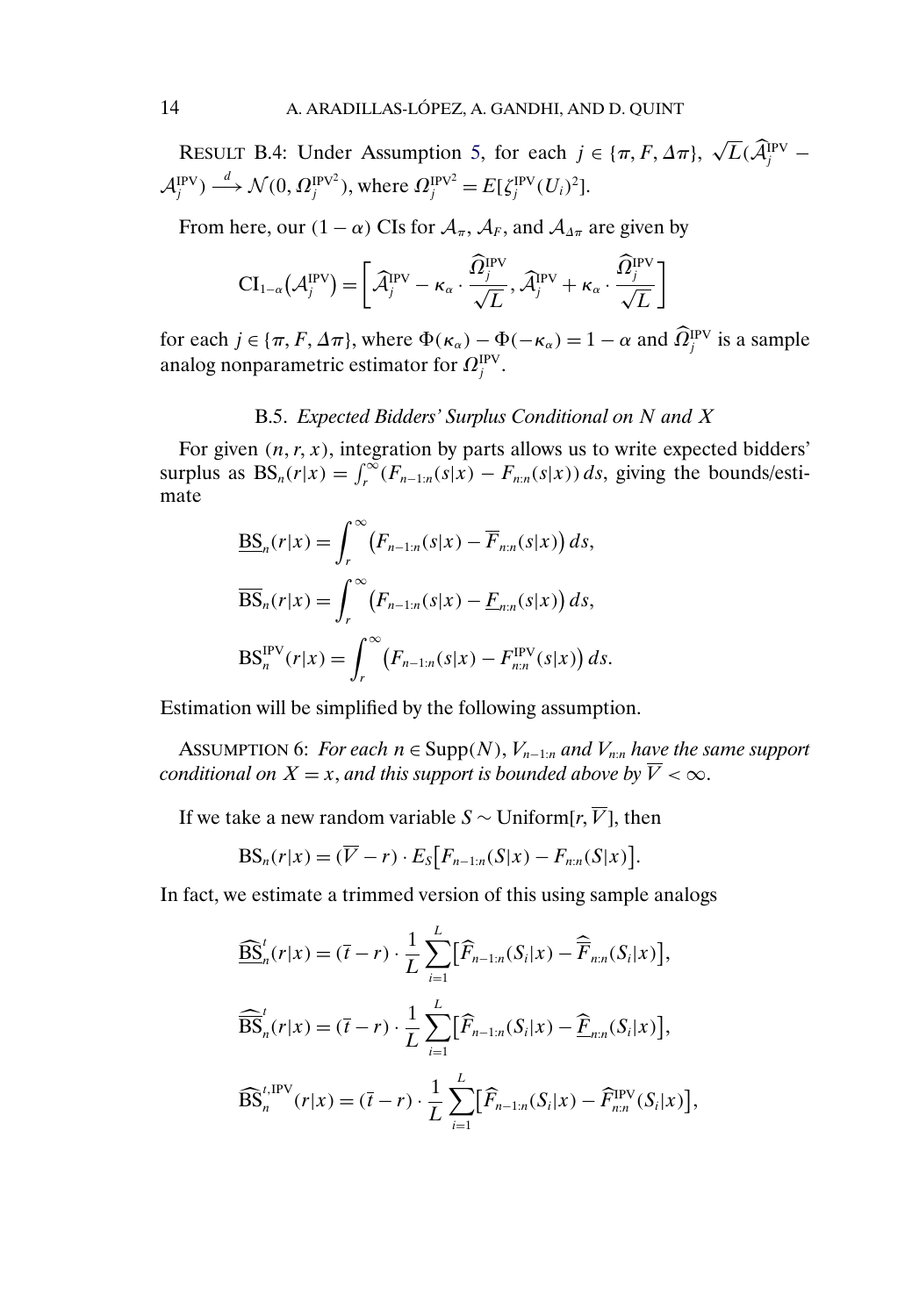where  $(S_i)_{i=1}^L$  are i.i.d. ~ Uniform[ $r, \bar{t}$ ], independent of all covariates in the data, with  $\bar{t}$  chosen such that  $F_{m-1:m}(\bar{t}|x) < 1$  for all  $m \in \{2, \ldots, \bar{n}\}.$  (These are estimates of the "trimmed integrals"  $\underline{BS}_n^t(r|x) = \int_r^{\overline{t}} (F_{n-1:n}(s|x) - \overline{F}_{n:n}(s|x)) ds$ and the analogously defined  $\overline{\mathrm{BS}}_n^t(r|x)$  and  $\mathrm{BS}_n^{t,\mathrm{IPV}}(r|x)$ .) The trimming prevents us from reaching the boundary of the support of  $V|N = m$ , where  $\nabla \phi_m(\cdot|x)$  becomes unbounded. (While this would not be a problem for estimation, it complicates inference significantly; see footnote [43.](#page-1-0)) Note that we can make the trimmed integrals as close as we want to the actual integrals by setting  $\bar{t}$  large enough. In our empirical application, we set  $\bar{t} = 645$ , which covers the entire range of observed values for  $B_i$  (transaction price) in our data. The validity of our confidence intervals (described next) depends on the assumption that  $F_{m-1:m}(645|x) < 1$  for all  $m \in \{2, ..., \overline{n}\}$ . With  $\psi_F$ ,  $\psi_F$ ,  $\overline{\psi}_F$ , and  $\psi_F^{\text{PV}}$  defined above, let

$$
\underline{\psi}_{\text{BS}}(U_i|r, x, n) = \int_r^{\overline{t}} \left\{ \psi_F(s, U_i|X, n) - \overline{\psi}_F(s, U_i|X, n) \right\} ds,
$$
  

$$
\overline{\psi}_{\text{BS}}(U_i|r, x, n) = \int_r^{\overline{t}} \left\{ \psi_F(s, U_i|X, n) - \underline{\psi}_F(s, U_i|X, n) \right\} ds,
$$
  

$$
\psi_{\text{BS}}^{\text{IPV}}(U_i|r, x, n) = \int_r^{\overline{t}} \left\{ \psi_F(s, U_i|X, n) - \psi_F^{\text{IPV}}(s, U_i|X, n) \right\} ds.
$$

RESULT B.5: If  $F_{m-1:m}(\overline{t}|x) < 1$  for all  $m \in \{2, \ldots, \overline{n}\}\$ , and Assumptions [4](#page-0-0) and [6](#page-13-0) hold, then

$$
\sqrt{Lh_L^z} \cdot (\widehat{\overline{BS}}_n^t(r|x) - \overline{BS}_n^t(r|x)) \stackrel{d}{\longrightarrow} \mathcal{N}\big(0, \overline{\sigma}_{BS,n}^2(r,x)\big),
$$
  

$$
\sqrt{Lh_L^z} \cdot (\widehat{\underline{BS}}_n^t(r|x) - \underline{BS}_n^t(r|x)) \stackrel{d}{\longrightarrow} \mathcal{N}\big(0, \underline{\sigma}_{BS,n}^2(r,x)\big),
$$
  

$$
\sqrt{Lh_L^z} \cdot (\widehat{\overline{BS}}_n^{t,\text{PV}}(r|x) - \overline{BS}_n^{t,\text{PV}}(r|x)) \stackrel{d}{\longrightarrow} \mathcal{N}\big(0, \sigma_{BS,n}^{\text{PV2}}(r|x)\big),
$$

where

$$
\underline{\sigma}_{\text{BS},n}^{2}(r, x) = E_{U|X} \left[ \underline{\psi}_{\text{BS}}^{2}(U_{i}|r, x, n) | X_{i} = x \right] f_{X}(x) \mu_{K}^{2},
$$
\n
$$
\overline{\sigma}_{\text{BS},n}^{2}(r, x) = E_{U|X} \left[ \overline{\psi}_{\text{BS}}^{2}(U_{i}|r, x, n) | X_{i} = x \right] f_{X}(x) \mu_{K}^{2},
$$
\n
$$
\sigma_{\text{BS},n}^{\text{IPV}2}(r|x) = E_{U|X} \left[ \psi_{\text{BS}}^{\text{IPV}}(U_{i}|r, x, n)^{2} | X_{i} = x \right] f_{X}(x) \mu_{K}^{2}.
$$

From here,  $(1 - \alpha)$  confidence intervals are estimated in the same way as before: letting  $\widehat{\sigma}_{BS,n}(r|x), \widehat{\overline{\sigma}}_{BS,n}(r|x)$ , and  $\widehat{\sigma}_{BS,n}^{IPV}(r|x)$  denote sample analog non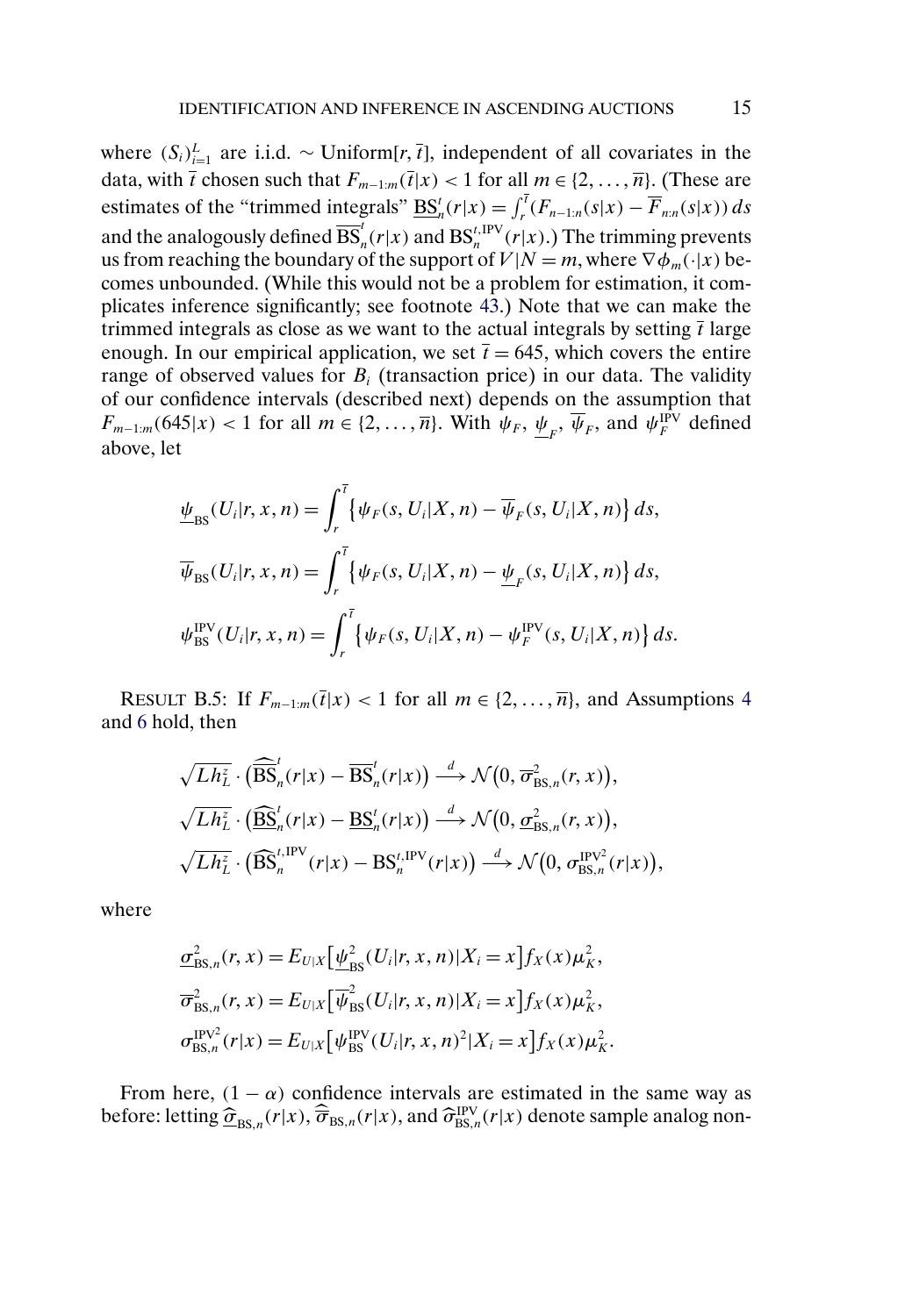parametric estimators and letting  $\widehat{A}_n^{\rm BS}(r|x)=\widehat{\overline{\rm BS}}_n^t(r|x)-\widehat{\underline{\rm BS}}_n^t(r|x),$  yields

$$
CI_{1-\alpha}(BS_n'(r|x))
$$
  
=  $\left[\frac{\widehat{BS}_n'(r|x) - c_{\alpha} \cdot \frac{\widehat{\sigma}_{BS,n}(r|x)}{\sqrt{Lh_L^2}}, \widehat{BS}_n'(r|x) + c_{\alpha} \cdot \frac{\widehat{\overline{\sigma}}_{BS,n}(r|x)}{\sqrt{Lh_L^2}}\right],$   

$$
CI_{1-\alpha}(BS_n^{t,\text{IPV}}(r|x))
$$
  
=  $\left[\widehat{BS}_n^{t,\text{IPV}}(r|x) - \kappa_{\alpha} \cdot \frac{\widehat{\sigma}_{BS,n}^{IPV}(r|x)}{\sqrt{Lh_L^2}}, \widehat{BS}_n^{t,\text{IPV}}(r|x) + \kappa_{\alpha} \cdot \frac{\widehat{\sigma}_{BS,n}^{IPV}(r|x)}{\sqrt{Lh_L^2}}\right],$ 

where  $c_{\alpha}$  solves  $\Phi(c_{\alpha} +$  $\sqrt{Lh_L^z} \cdot \widehat{\Lambda}_n^{\rm BS}(r|x)$  $\frac{\sqrt{Ln_L}\gamma_{n_R}(r|x)}{\max(\hat{\sigma}_{BS,n}(r|x),\hat{\sigma}_{BS,n}(r|x))}$ ) –  $\Phi(-c_\alpha) = 1 - \alpha$  and  $\kappa_\alpha$  solves  $\Phi(\kappa_{\alpha}) - \Phi(-\kappa_{\alpha}) = 1 - \alpha.$ 

### B.6. *Expected Bidders' Surplus Conditional on* X

Let  $BS_{\overline{N}}(r|x) = E_{N|X}[BS_N(r|x)|X = x] = \sum_{n=2}^{\overline{n}} p_N(n|x) \cdot BS_n(r|x)$ . Maintaining Assumption [6,](#page-13-0) our estimators are

$$
\begin{aligned}\n\widehat{\underline{\mathrm{BS}}}^t_N(r|x) &= \sum_{n=2}^{\overline{n}} \widehat{p}_N(n|x) \cdot \widehat{\underline{\mathrm{BS}}}^t_n(r|x), \\
\widehat{\overline{\mathrm{BS}}}^t_N(r|x) &= \sum_{n=2}^{\overline{n}} \widehat{p}_N(n|x) \cdot \widehat{\overline{\mathrm{BS}}}^t_n(r|x), \\
\widehat{\mathrm{BS}}^t_N(r|x) &= \sum_{n=2}^{\overline{n}} \widehat{p}_N(n|x) \cdot \widehat{\mathrm{BS}}^t_n \mathrm{IPV}(r|x).\n\end{aligned}
$$

With  $\frac{\psi}{\text{ps}}, \overline{\psi}_{\text{BS}}$ , and  $\psi_{\text{BS}}^{\text{IPV}}$  defined above, let

$$
\underline{\varphi}_{\rm BS}(U_i|r, x) = \sum_{n=2}^{\overline{n}} \Bigg[ p_N(n|x) \cdot \underline{\psi}_{\rm BS}(U_i|r, x, n) + \underline{\rm BS}_n^t(r|x) \cdot \frac{(\mathbb{1}\{N_i = n\} - p_N(n|x))}{f_X(x)} \Bigg],
$$
  

$$
\overline{\varphi}_{\rm BS}(U_i|r, x) = \sum_{n=2}^{\overline{n}} \Bigg[ p_N(n|x) \cdot \overline{\psi}_{\rm BS}(U_i|r, x, n) + \overline{\rm BS}_n^t(r|x) \cdot \frac{(\mathbb{1}\{N_i = n\} - p_N(n|x))}{f_X(x)} \Bigg],
$$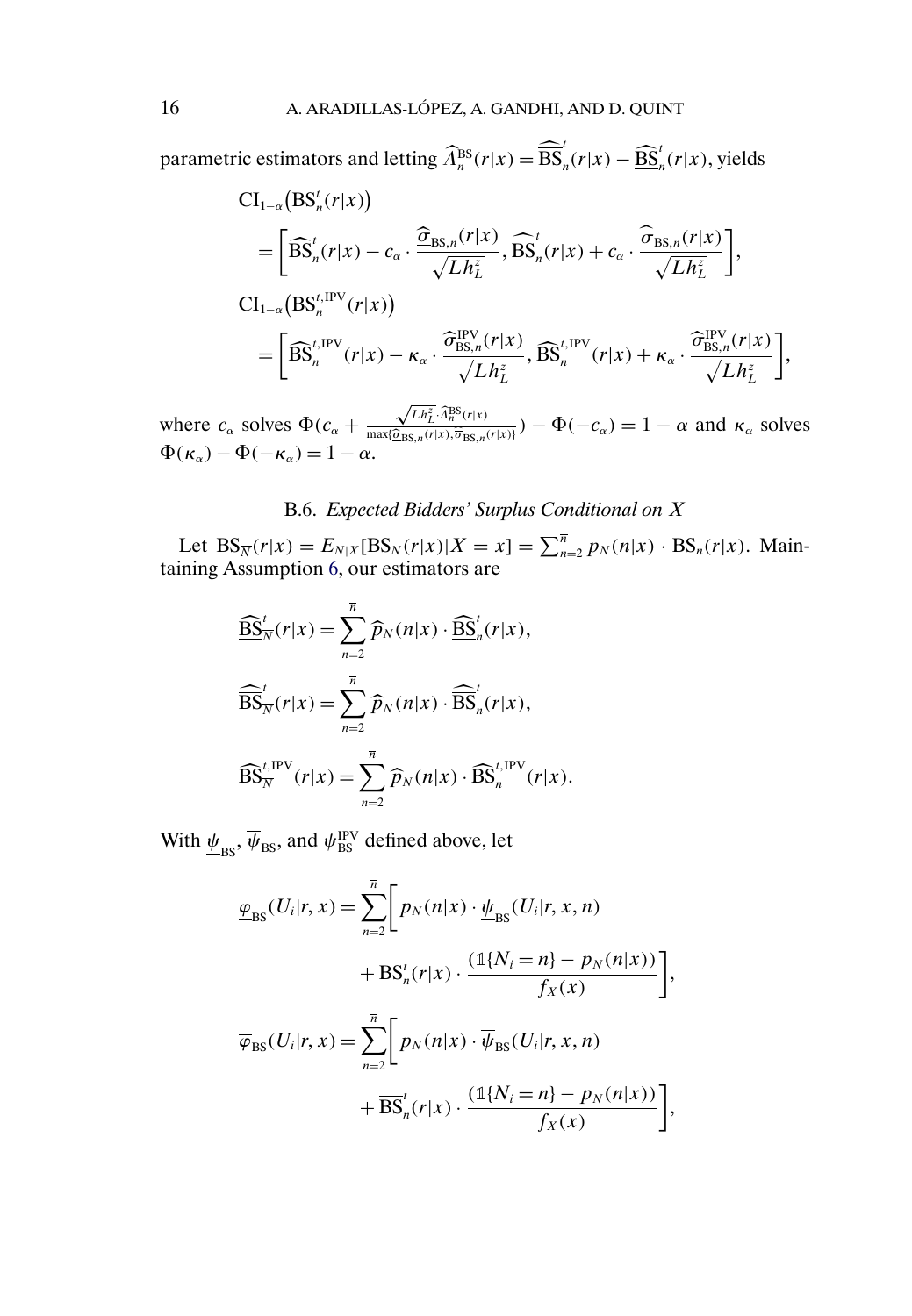<span id="page-16-0"></span>
$$
\varphi_{\text{BS}}^{\text{IPV}}(U_i|r, x) = \sum_{n=2}^{\overline{n}} \bigg[ p_N(n|x) \cdot \psi_{\text{BS}}^{\text{IPV}}(U_i|r, x, n) + BS_n^t(r|x) \cdot \frac{(\mathbb{1}\{N_i = n\} - p_N(n|x))}{f_X(x)} \bigg]
$$

RESULT B.6: If  $F_{m-1:m}(\overline{t}|x) < 1$  for all  $m \in \{2, ..., \overline{n}\}\$  and Assumptions [4](#page-0-0) and [6](#page-13-0) hold, then

$$
\sqrt{Lh_L^z} \cdot (\widehat{\overline{\mathrm{BS}}}^t_{\overline{N}}(r|x) - \overline{\mathrm{BS}}^t_{\overline{N}}(r|x)) \overset{d}{\longrightarrow} \mathcal{N}\big(0, \overline{\sigma}_{\mathrm{BS}}^2(r,x)\big),\n\sqrt{Lh_L^z} \cdot (\widehat{\underline{\mathrm{BS}}}^t_{\overline{N}}(r|x) - \underline{\mathrm{BS}}^t_{\overline{N}}(r|x)) \overset{d}{\longrightarrow} \mathcal{N}\big(0, \underline{\sigma}_{\mathrm{BS}}^2(r,x)\big),\n\sqrt{Lh_L^z} \cdot (\widehat{\mathrm{BS}}^{\iota,\mathrm{IPV}}_{\overline{N}}(r|x) - \mathrm{BS}^{\iota,\mathrm{IPV}}_{\overline{N}}(r|x)) \overset{d}{\longrightarrow} \mathcal{N}\big(0, \sigma_{\mathrm{BS}}^{\mathrm{IPV}^2}(r|x)\big),
$$

where

$$
\underline{\sigma}_{BS}^{2}(r, x) = E_{U|X} \left[ \underline{\varphi}_{BS}^{2}(U_{i}|r, x) | X_{i} = x \right] f_{X}(x) \mu_{K}^{2},
$$
\n
$$
\overline{\sigma}_{BS}^{2}(r, x) = E_{U|X} \left[ \overline{\varphi}_{BS}^{2}(U_{i}|r, x) | X_{i} = x \right] f_{X}(x) \mu_{K}^{2},
$$
\n
$$
\sigma_{BS}^{\text{IPV}2}(r|x) = E_{U|X} \left[ \varphi_{BS}^{\text{IPV}}(U_{i}|r, x)^{2} | X_{i} = x \right] f_{X}(x) \mu_{K}^{2}.
$$

From there, confidence intervals are estimated as before,

$$
CI_{1-\alpha}\left(BS_{\overline{N}}^{t}(r|x)\right)
$$
\n
$$
= \left[ \frac{\widehat{BS}_{\overline{N}}^{t}(r|x) - c_{\alpha} \cdot \frac{\widehat{\sigma}_{BS}(r|x)}{\sqrt{Lh_{L}^{2}}}, \frac{\widehat{\sigma}_{\overline{S}}^{t}(r|x) + c_{\alpha} \cdot \frac{\widehat{\sigma}_{BS}(r|x)}{\sqrt{Lh_{L}^{2}}} \right],
$$
\n
$$
CI_{1-\alpha}^{IPV}\left(BS_{\overline{N}}^{t}(r|x)\right)
$$
\n
$$
= \left[ \widehat{BS}_{\overline{N}}^{t,IPV}(r|x) - \kappa_{\alpha} \cdot \frac{\widehat{\sigma}_{BS}^{IPV}(r|x)}{\sqrt{Lh_{L}^{2}}}, \widehat{BS}_{\overline{N}}^{t,IPV}(r|x) + \kappa_{\alpha} \cdot \frac{\widehat{\sigma}_{BS}^{IPV}(r|x)}{\sqrt{Lh_{L}^{2}}} \right],
$$

where  $\hat{\sigma}_{BS}(r|x)$ ,  $\hat{\sigma}_{BS}(r|x)$ , and  $\hat{\sigma}_{BS}^{PV}(r|x)$  are sample analog nonparametric estimators,  $\widehat{\Lambda}^{\text{BS}}(r|x) = \widehat{\overline{\text{BS}}}_{\overline{N}}^t(r|x) - \widehat{\underline{\text{BS}}}_{\overline{N}}^t(r|x), c_\alpha$  solves  $\Phi(c_\alpha +$ mparametri $\sqrt{L h_L^2} \cdot \widehat{\Lambda}^{\text{BS}}(r|x)$  $\frac{\sqrt{Ln_L^{T}}T^{(1)}(r|x)}{\max{\lbrace \hat{\sigma}_{BS}(r|x), \hat{\sigma}_{BS}(r|x) \rbrace}}$ ) –  $\Phi(-c_{\alpha}) = 1 - \alpha$ , and  $\Phi(\kappa_{\alpha}) - \overline{\Phi(-\kappa_{\alpha})} = 1 - \alpha$ .

### B.7. *Kernels, Bandwidths, and Inference Range Used*

#### *Kernels Employed*

For a given  $(r, x)$ , our approach requires that we estimate  $F_{n-1:n}(r|x)$  for *each*  $n = \{2, ..., \overline{n}\}$ , where  $\overline{n} = 11$  in our empirical application. While our

.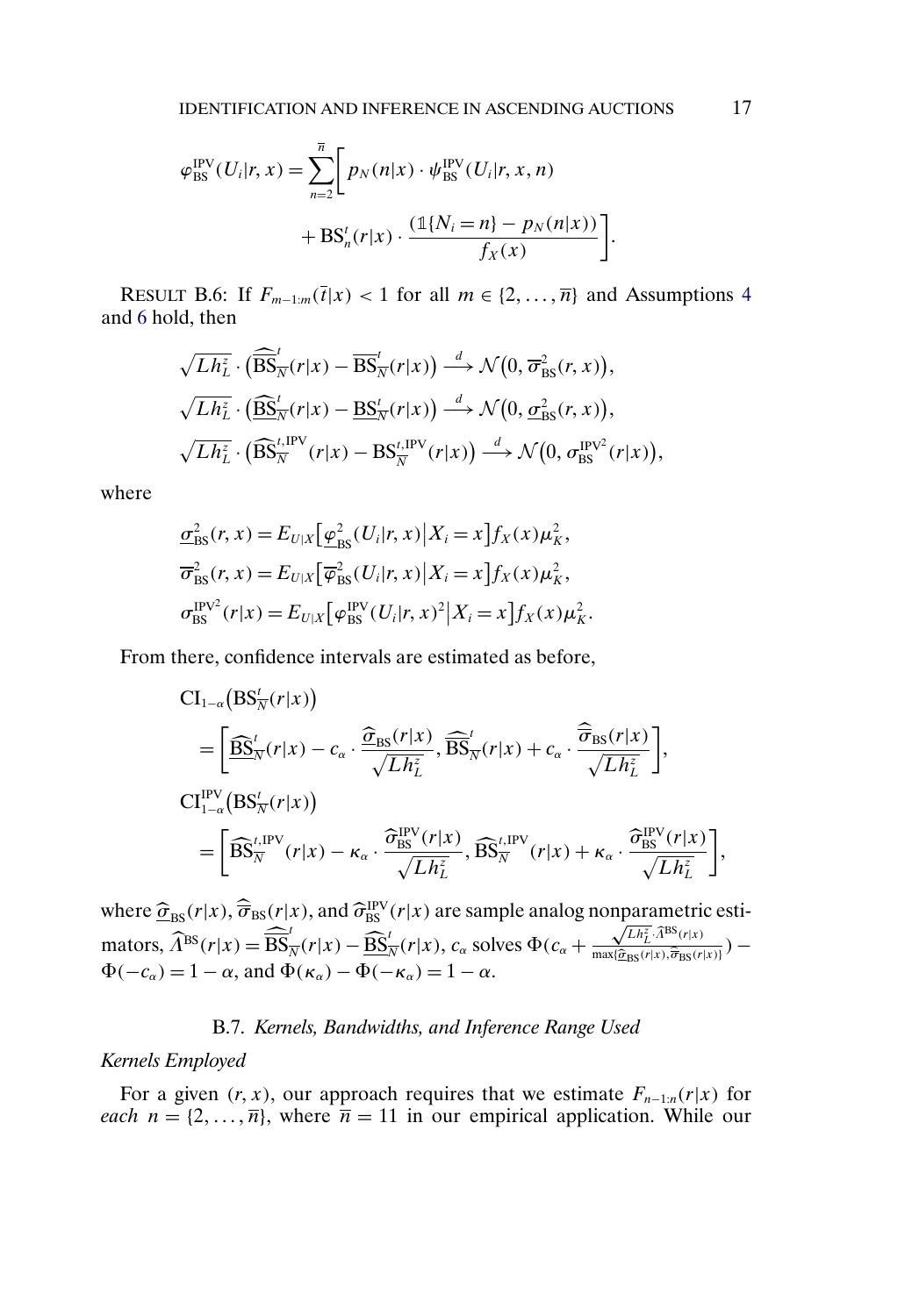full sample size was  $L = 1,109$ , the number of observations corresponding to each auction size  $n \in \{2, ..., 11\}$  was, naturally, much smaller. Since  $X \in \mathbb{R}^6$ , this could produce nonparametric estimators that are disproportionately influenced by a handful of observations. In an effort to avoid this, we chose a kernel with bounded, but relatively wide support. We used a multiplicative kernel  $K(\psi_1,\ldots,\psi_6) = \prod_{\ell=1}^6 k(\psi_\ell)$ , where each  $k(\cdot)$  was a quartic kernel of the form

$$
k(\psi) = b \cdot (s^2 - \psi^2)^2 \cdot \mathbb{1}\{|\psi| \leq s\}.
$$

The support of  $k(\cdot)$  is the compact set  $[-s, s]$ , and the constant b was chosen so that  $\int_{-s}^{s} k(\psi) d\psi = 1$ . All individual-auction results are based on  $s = 20$ . For the reserve price policy counterfactuals, we need to estimate  $F_{n-1:n}(r(X_i)|X_i)$ separately for each  $X_i$  in our inference range and for each  $n = \{2, \ldots, 11\}$ . In accordance with Assumption [5,](#page-8-0) we employed a bias-reducing version of the kernel described in the previous paragraph: specifically, we used a multiplicative kernel of the type  $K(\psi_1, \dots, \psi_6) = \prod_{\ell=1}^6 k(\psi_\ell)$ , where

$$
k(\psi) = \sum_{\ell=1}^4 b_\ell \cdot (s^2 - \psi^2)^{2\ell} \cdot \mathbb{1}\{|\psi| \leq s\}.
$$

As in our graphical analysis, we used  $s = 20$ . The coefficients  $b_1, \ldots, b_4$  were chosen to ensure that  $k(.)$  was bias-reducing of order  $M = 8$ , which is compatible with Assumption [5.](#page-8-0) We discuss bandwidth selection below.

#### *Bandwidth Selection*

We approach the issue of bandwidth selection along the lines described in Section 4.2. As our *reference* model, we focus on a parametric specification where we assume

$$
\log(V_{n-1:n})|X \sim \mathcal{N}(\beta'_n X, \exp\{\gamma'_n X\}).
$$

By Assumption 2, this implies that

$$
\log(B)|X, N = n \sim \mathcal{N}(\beta'_n X, \exp\{\gamma'_n X\}),
$$

where, as we defined above,  $B$  denotes transaction price and  $X$  was expanded to include a constant term, so each  $\gamma_n$  includes an "intercept" term. Alternative specifications were considered and fitted, but the maximum likelihood estimator (MLE) estimates produced by the above parametrization proved to be the most robust to alternative starting values and alternative optimization algorithms. In addition, a likelihood ratio statistic comparing our specification against a model including only a constant rejected the latter, indicating that our specification has good explanatory power for the data. Let  $(\beta_n, \widetilde{\gamma}_n)$  denote the MLE estimator of  $(\beta_n, \gamma_n)$ . Figure [11](#page-18-0) shows  $\frac{\tilde{\pi}_n}{\tilde{\pi}_n}(\cdot|x; \beta_n, \tilde{\gamma}_n)$ ,  $\overline{\pi}_n(\cdot|x; \beta_n, \tilde{\gamma}_n)$ , and  $\tilde{\pi}_n^{\text{IPV}}(\cdot|x; \hat{\beta}_n, \tilde{\gamma}_n)$  (the resulting estimates for the lower bound, upper<br>bound and IBV sympated profits) conditional on  $x = Y^{(0.50)}$  and  $y = 60$  and bound, and IPV expected profits) conditional on  $x = X^{(0.50)}$  and  $v_0 = 60$ , and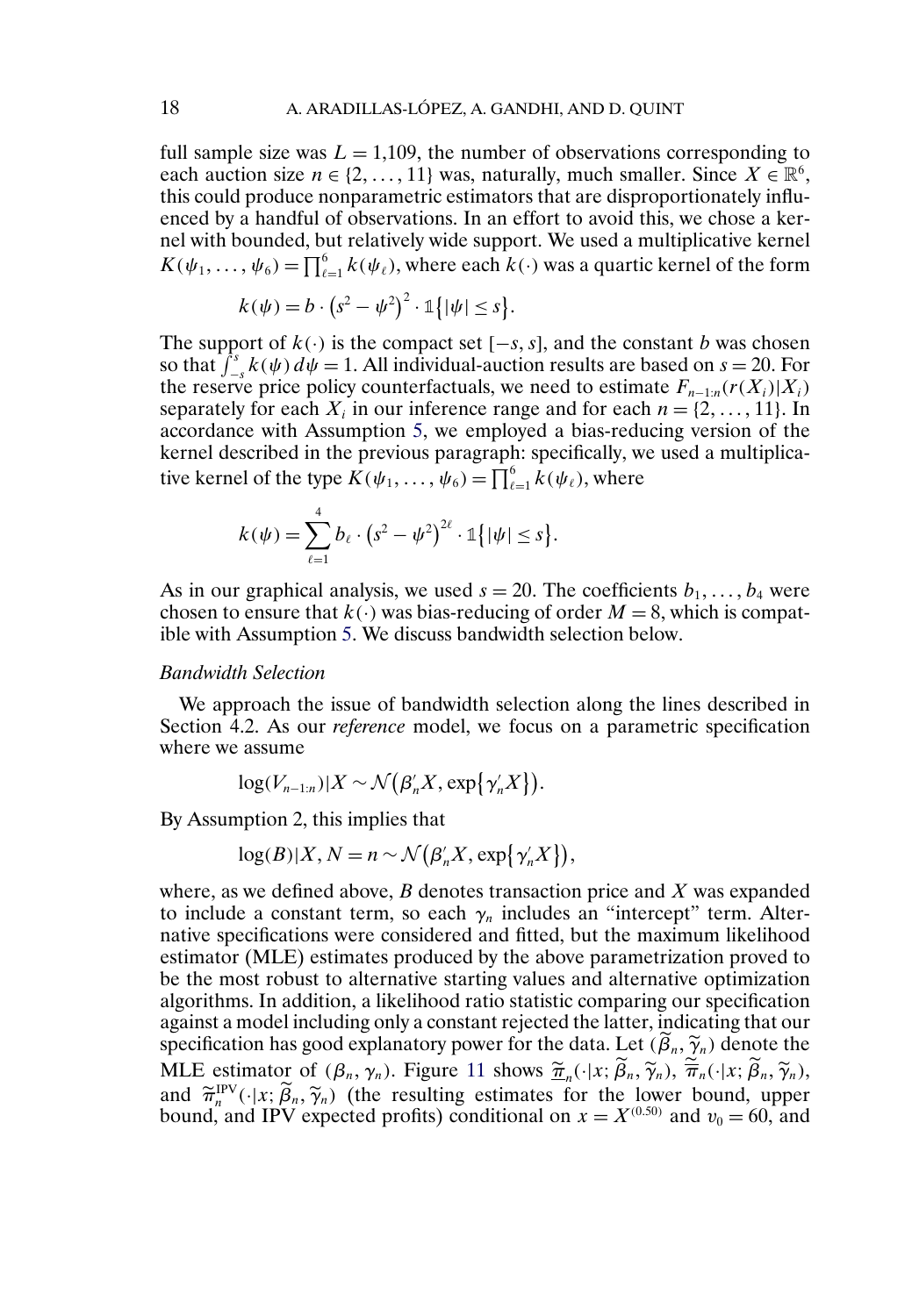<span id="page-18-0"></span>

FIGURE 11.—Estimated curves for the lower bound, upper bound, and IPV expected profits produced by our parametric reference model, conditional on  $x = X^{(0.50)}$ ,  $v_0 = 60$ , and  $n = 2, 3, 4, 5$ . The solid line depicts IPV profits; the dotted lines depict our bounds.

for  $n = 2, 3, 4, 5$ . These were obtained as described in Section [B.2,](#page-1-0) using our MLE results in place of  $\widehat{T}_n(r|x)$  and  $\{\widehat{F}_{m-1:m}(r|x)\}_{m=2}^{\overline{n}}$ .

The reference model for profits unconditional on  $N$  requires additional parametric assumptions. We parametrized the distribution of  $N$  given  $X$ , which is used in the estimation of  $F^{\text{IPV}}_{\overline{N}:\overline{N}}$  and  $\pi^{\text{IPV}}_{\overline{N}}$ , as

$$
p_N(n|x) = \frac{\exp{\{\delta'_n X\}}}{\sum_{m=2}^{\overline{n}} \exp{\{\delta'_m X\}}}
$$
 for  $n = 2, ..., \overline{n}$ ,

and parametrized the conditional expectations used in the estimation of  $\underline{F}_{\overline{N}}$ ,  $\overline{F}_{\overline{N}:\overline{N}}, \overline{\pi}_{\overline{N}}$ , and  $\overline{\pi}_{\overline{N}}$  as<sup>47</sup>

$$
E_{N|X}[N|X] = X'\tau \quad \text{and} \quad E_{N|X}[N \cdot \mathbb{1}\{N < m\}|X] = X'\zeta_m.
$$

 $47$ Since the reference model is only intended to fit the data, not to structurally estimate model primitives, there is no inconsistency in parametrizing  $N$  separately for the two cases, and this allows for quicker computation and a better fit to the data.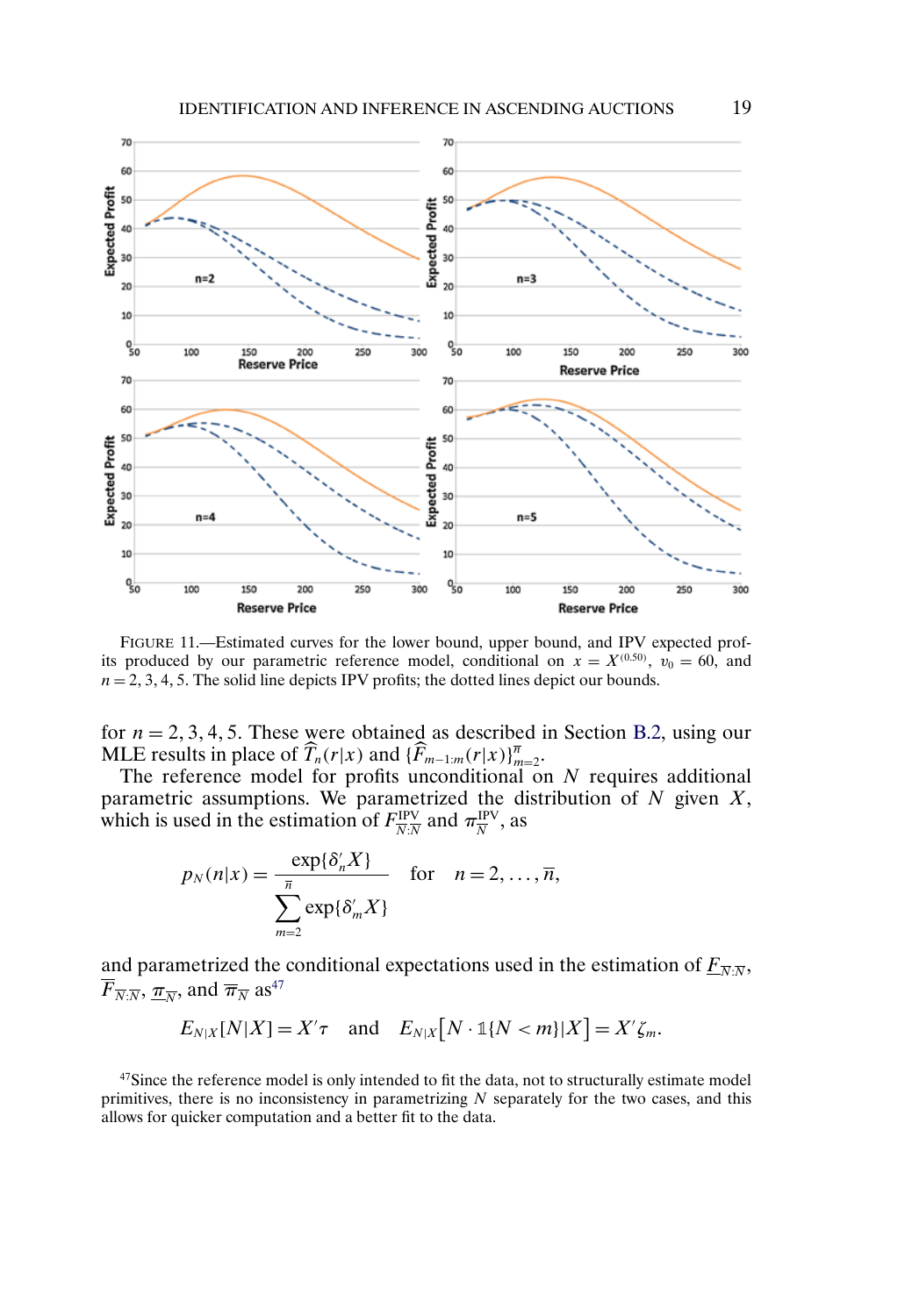In all cases,  $X$  was expanded with the inclusion of a constant. Our parametric reference model is, therefore, fully indexed by  $\theta \equiv (\{\beta_n, \gamma_n, \delta_n\}_{n=2}^{\overline{n}}, \{\zeta_n\}_{n=3}^{\overline{n}}, \tau)$ . The parametric versions of the estimators described in Section [B.3](#page-4-0) were constructed as described there, replacing the nonparametric estimators with their parametric counterparts.

As discussed in the text, the parametric model is used as a reference in our choice of bandwidth by focusing on "error" measures in estimation with respect to it. Let  $B^{(0.99)}$  denote the 99th percentile of B, which is equal to 385 in our data. For a given  $x$  and  $n$ , consider the following integrated mean squared error measures, all of which are integrated with respect to the empirical distribution in the data (as opposed to analytically):

$$
\mathcal{Q}_{\pi}(x, n) = \widehat{E}_B \big[ \big( \widetilde{\underline{\pi}}_n(B|x; \widetilde{\theta}) - \widehat{\underline{\pi}}_n(B|x) \big)^2
$$

$$
\cdot \mathbb{1} \big\{ v_0 \le B \le B^{(0.99)} \big\} \cdot \mathbb{1} \{ N = n \} \big],
$$

$$
\overline{\mathcal{Q}}_{\pi}(x, n) = \widehat{E}_B \big[ \big( \widetilde{\overline{\pi}}_n(B|x; \widetilde{\theta}) - \widehat{\overline{\pi}}_n(B|x) \big)^2
$$

$$
\cdot \mathbb{1} \big\{ v_0 \le B \le B^{(0.99)} \big\} \cdot \mathbb{1} \{ N = n \} \big],
$$

$$
\mathcal{Q}_{\pi}^{\text{PV}}(x, n) = \widehat{E}_B \big[ \big( \widetilde{\pi}_n^{\text{IPV}}(B|x; \widetilde{\theta}) - \widehat{\overline{\pi}}_n^{\text{IPV}}(B|x) \big)^2
$$

$$
\cdot \mathbb{1} \big\{ v_0 \le B \le B^{(0.99)} \big\} \cdot \mathbb{1} \{ N = n \} \big].
$$

In each case,  $v_0$  is set equal to appraisal value and is fixed at the corresponding value indicated in  $x$ . Next, consider the analogous measures taken unconditional on N:

$$
\underline{Q}_{\pi}(x) = \widehat{E}_B\big[\big(\underline{\widetilde{\pi}}_{\overline{N}}(B|x;\widetilde{\theta}) - \underline{\widehat{\pi}}_{\overline{N}}(B|x)\big)^2 \cdot \mathbb{1}\big\{v_0 \le B \le B^{(0.99)}\big\}\big],
$$
  

$$
\overline{Q}_{\pi}(x) = \widehat{E}_B\big[\big(\overline{\widetilde{\pi}}_{\overline{N}}(B|x;\widetilde{\theta}) - \overline{\widehat{\pi}}_{\overline{N}}(B|x)\big)^2 \cdot \mathbb{1}\big\{v_0 \le B \le B^{(0.99)}\big\}\big],
$$
  

$$
\underline{Q}_{\pi}^{\text{IPV}}(x) = \widehat{E}_B\big[\big(\widetilde{\pi}_{\overline{N}}^{\text{IPV}}(B|x;\widetilde{\theta}) - \widehat{\pi}_{\overline{N}}^{\text{IPV}}(B|x)\big)^2 \cdot \mathbb{1}\big\{v_0 \le B \le B^{(0.99)}\big\}\big].
$$

Our bandwidths are of the form  $h_L = c \cdot \hat{\sigma}(X) \cdot L^{-\alpha}$ , where  $\hat{\sigma}(X)$  is the estimated standard deviation of X and  $\alpha$  satisfies the bandwidth convergence restrictions<sup>48</sup> in Assumption [4.](#page-0-0) This requires  $\frac{1}{z+4} < \alpha < \frac{1}{z}$  or  $\frac{1}{10} < \alpha < \frac{1}{6}$  for our data. We set  $\alpha = \frac{2}{15}$ , the midpoint of that range. The choice of value for the constant  $c$  is based on the minimization of the various error measures defined above, as we now describe.

Consider the first two empirical analyses in the paper, represented in Figures 3 and 4: expected profits for the "benchmark auction"  $(X = X^{(0.50)}$  and

<sup>48</sup>Bandwidths for the counterfactual reserve policy analysis in Section 4.4 must follow the convergence rate conditions in Assumption [5.](#page-8-0) We will describe the choice of bandwidth for that case below.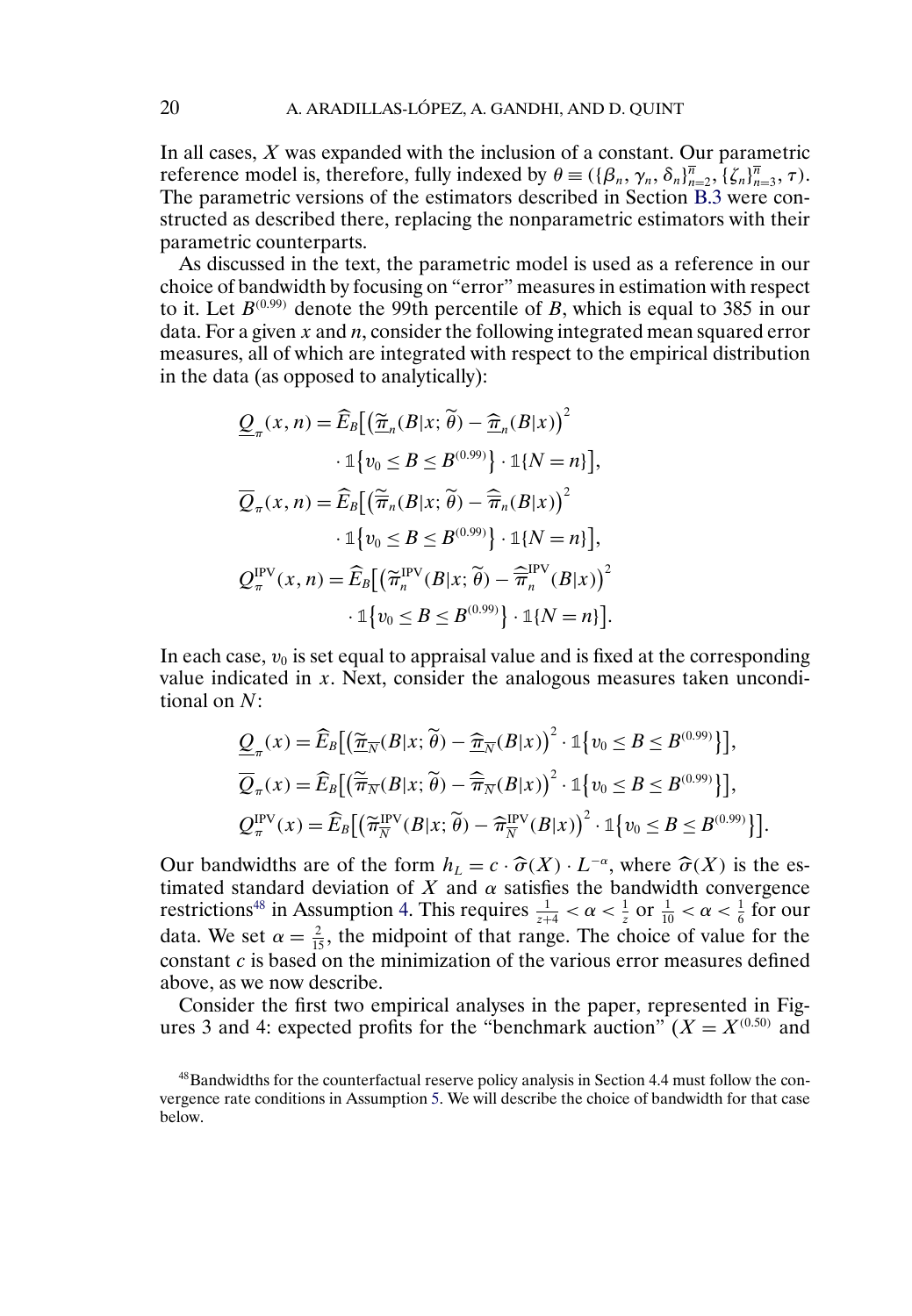

FIGURE 12.—Comparison between the estimated profit curves from the parametric reference model (solid lines) and the nonparametric estimates obtained through our bandwidth selection procedure (dotted lines). Results shown for the benchmark auction, where  $x = X^{(0.50)}$ and  $v_0 = 60$ .

 $v_0 = 60$ ), both conditional and unconditional on N, at various reserve prices. First, consider the latter, expected profit in expectation over N. The error between the nonparametric estimate of  $\pi_{\overline{x}}(x)$  and the estimate under the reference model, defined above as  $Q(x)$ , is minimized at a bandwidth of  $h_L \approx 0.22 \cdot \hat{\sigma}(X)$ . The error in  $\hat{\overline{\pi}}_{\overline{N}}(x)$  relative to the reference model,  $\overline{Q}_{\pi}(x)$ , is minimized at  $h_L \approx 0.20 \cdot \hat{\sigma}(X)$ . The error in  $\hat{\pi}_{\overline{N}}^{\text{IPV}}$ ,  $Q_{\overline{N}}^{\text{IPV}}$ , is minimized at  $l = 0.018$ .  $\hat{\sigma}(X)$ . Figure 12 shows the estimated angle summa that result from  $h_L \approx 0.18 \cdot \hat{\sigma}(X)$ . Figure 12 shows the estimated profit curves that result from these bandwidths (the dotted lines), alongside the parametric estimates from the reference model (the solid lines). The results were very similar at other values of  $v_0$  (the analysis considered in Figure 5). As for expected profit conditional on N (the profit functions illustrated in Figure 3), for  $n = 2, \ldots, 9$ , the measures  $Q_{\pi}(x, n), Q_{\pi}(x, n)$ , and  $Q_{\pi}^{\text{IPV}}(x, n)$  are all minimized at bandwidths between  $0.18 \cdot \hat{\sigma}(X)$  and  $0.26 \cdot \hat{\sigma}(X)$ . Based on all of this, we chose to use bandwidths of  $h_L = 0.22 \cdot \hat{\sigma}(X)$  throughout the individual auction-level analysis (Section 4.3).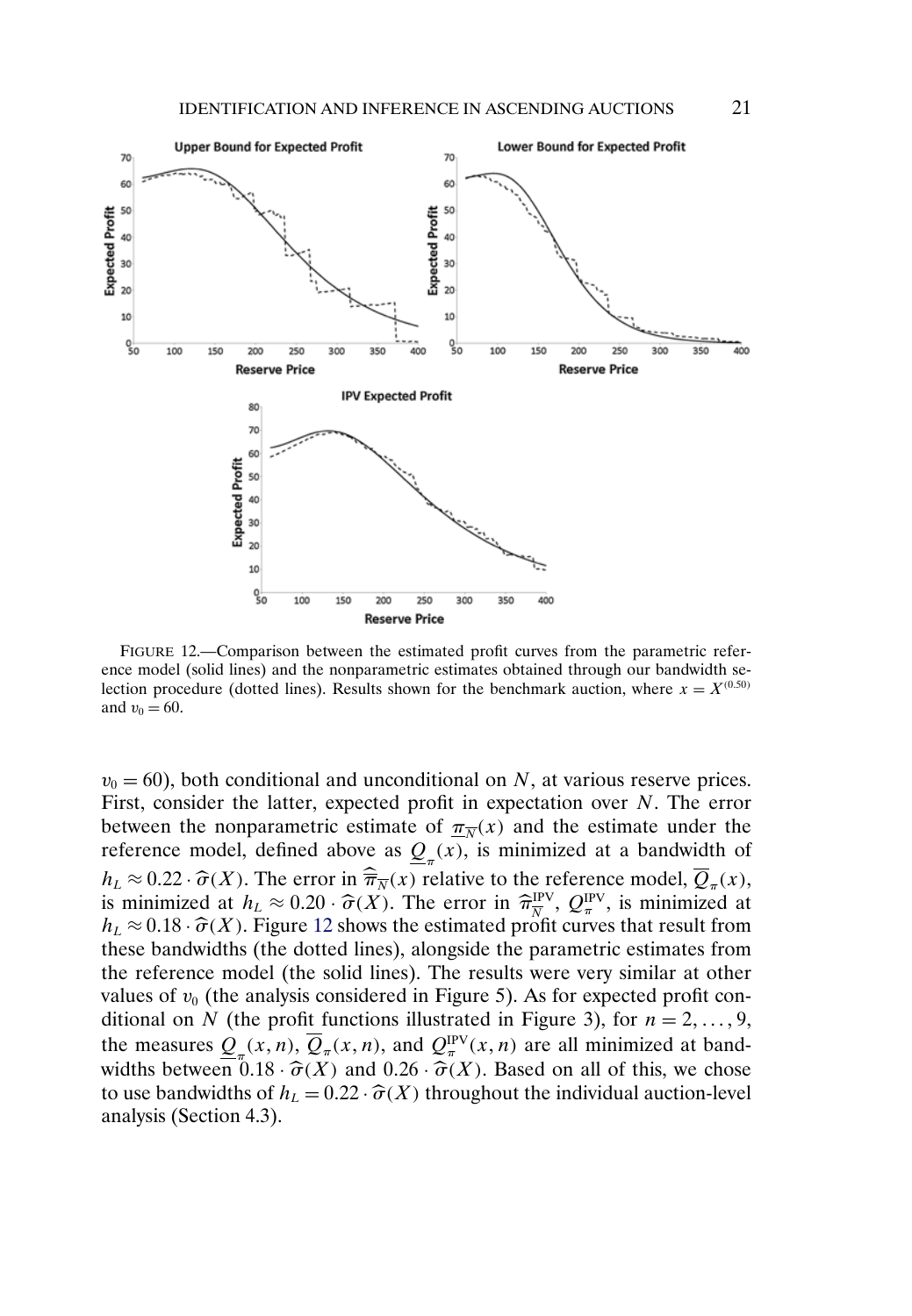Next, we discuss the bandwidths used in the reserve policy counterfactual analysis in Section 4.4. As before, our bandwidth is of the form  $h<sub>L</sub> =$  $c \cdot \hat{\sigma}(X) \cdot L^{-\alpha}$ , where the rate  $\alpha$  is now chosen to satisfy Assumption [5,](#page-8-0) which requires  $\frac{1}{M+z} < \alpha < \frac{1}{2z}$ , where M is the order of the kernel used. As we described above, we use  $M = 8$ , so we need  $\frac{1}{14} < \alpha < \frac{1}{12}$ . We chose  $\alpha = \frac{13}{168}$ , the midpoint of this range. Once again, our choice of the constant  $c$  was guided by the minimization of the criteria described above. Since our counterfactual analysis requires estimation of the economic measures of interest over a range of x and a range of reserve prices, we focused on the bandwidth that minimized

$$
\sum_{x \in \mathcal{I}} \left[ \underline{Q}_{\pi}(x) + \overline{Q}_{\pi}(x) + Q_{\pi}^{\text{IPV}}(x) \right],
$$

where

$$
\mathcal{I} = \left\{ X^{(0.25)}, X^{(0.30)}, X^{(0.35)}, \ldots, X^{(0.65)}, X^{(0.70)}, X^{(0.75)} \right\}.
$$

(Recall that  $X^{(\tau)}$  represents the  $\tau$ th percentile of those covariates positively correlated with transaction price and the  $(1 - \tau)$ th percentile of those negatively correlated with transaction price.) In taking this sum, we divided  $Q(x)$ ,  $\overline{Q}_{\pi}(x)$ , and  $Q_{\pi}^{\text{IPV}}(x)$  by  $\widehat{E}_B[\widetilde{\pi}_N(B|x;\theta)], \widehat{E}_B[\widetilde{\pi}_N(B|x;\theta)],$  and  $\widehat{E}_B[\widetilde{\pi}_N^{\text{IPV}}(B|x;\theta)],$ respectively, as a scale normalization. The criterion function was minimized approximately at  $h<sub>L</sub> = 0.44 \cdot \hat{\sigma}(X)$  (see Figure 13), which is, therefore, the bandwidth we used throughout our reserve price policy analysis. Note that this



FIGURE 13.—Criterion function for bandwidth selection in reserve policy analysis. Bandwidth is expressed as  $h_L = c \cdot \hat{\sigma}(X) \cdot L^{-\alpha}$ .